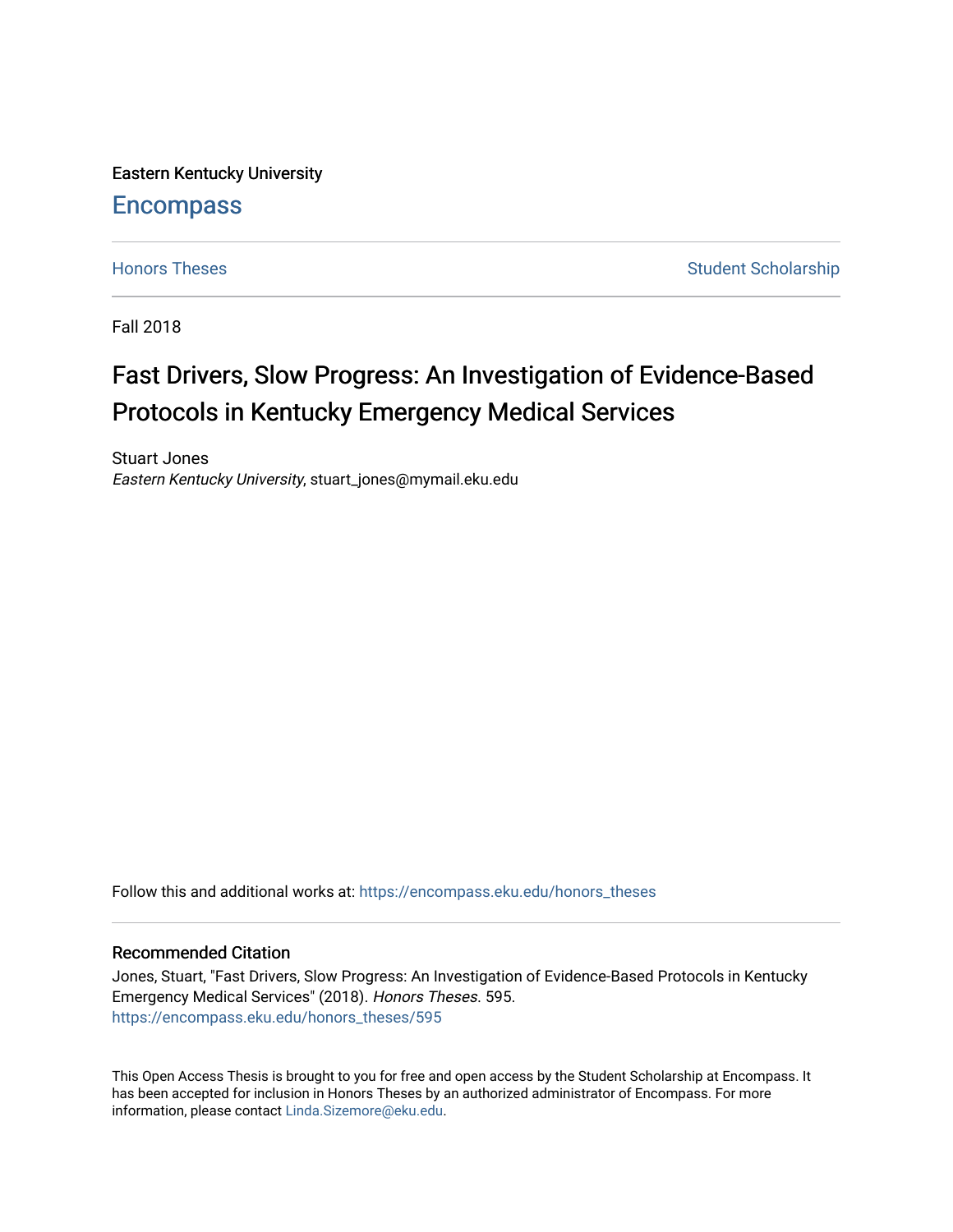Eastern Kentucky University

Fast Drivers, Slow Progress:

An Investigation of Evidence-Based Protocols in Kentucky Emergency Medical Services

Honors Thesis

Submitted

in Partial Fulfillment

of the

Requirements of HON 420

Fall 2018

By:

Stuart Jones, NRP, WEMT

Faculty Mentor

Dr. Sandy Hunter, PhD, NRP

Emergency Medical Care Program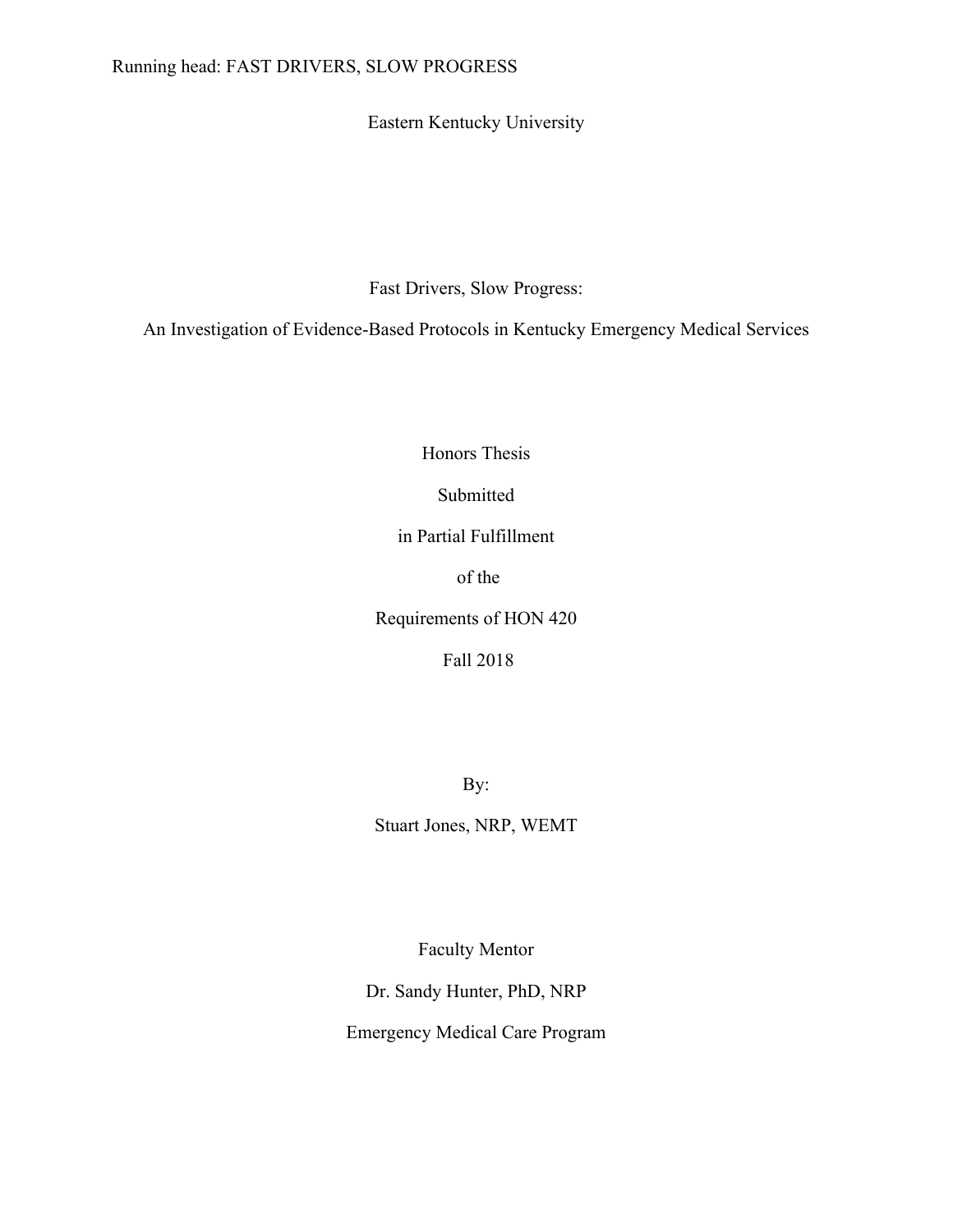#### Fast Drivers, Slow Progress:

An Investigation of Evidence-Based Protocols in Kentucky Emergency Medical Services

Stuart Jones, NRP, WEMT Dr. Sandy Hunter, PhD, NRP Emergency Medical Care Program Eastern Kentucky University

Abstract: Emergency medical services (EMS) is responsible for the prehospital management of medical emergencies. EMS professionals operate under the license of a practicing physician, or "medical director." The skills and procedures which EMS providers may perform are outlined as written "protocols." To investigate the evidencebased nature (or lack thereof) of EMS protocols, a convenience sample of ground EMS agencies within the state of Kentucky which provide ALS-level patient care was used. This sample consisted of agencies of varying run volumes that were located across all major geographic regions of the state. Twenty six agencies constituted the final sample. The full list of approved protocols for these agencies were requested through an open records request through the Kentucky Board of Emergency Medical Services (KBEMS), along with KBEMS' protocols. These protocols were examined for compliance with evidence-based practices which were supported by a literature review. Ten practices were selected for review, five pertaining to the management of suspected spinal injury through spinal motion restriction and five pertaining to the management of chest pain of suspected cardiac origin. **Conclusion:** Over 90% of agencies were compliant with 7 of the 10 examined practices, while less than 15% were compliant with the remaining 3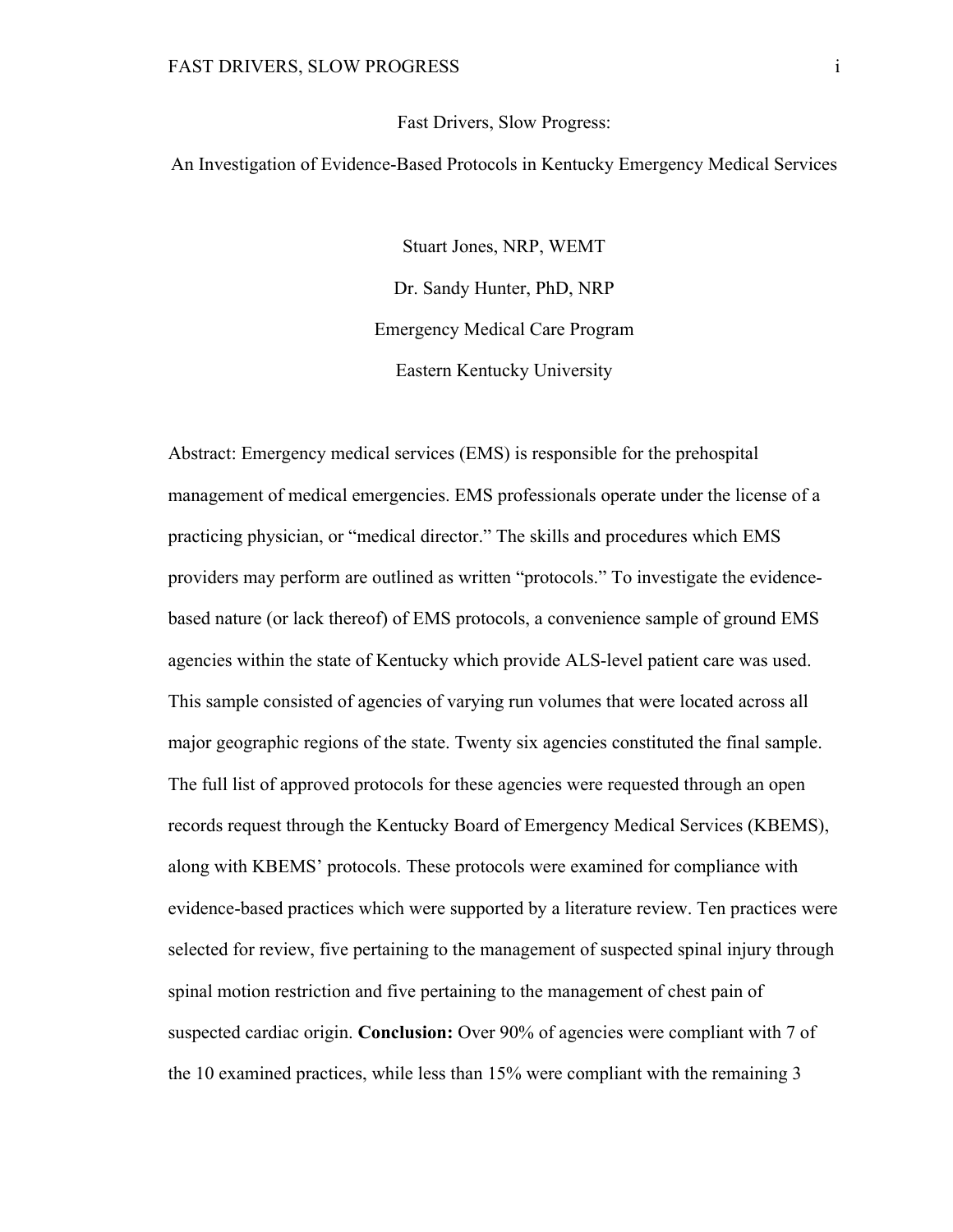practices. KBEMS protocols were compliant with the same 7 practices, and noncompliant with the remaining 3. Overall, level of adherence with state-wide protocols had a much stronger relationship to compliance with the evidence base than any other studied agency demographical information (agency run volume, urban vs. rural).

*Key words and phrases:* Emergency medical services (EMS), evidence-based medicine, spinal motion restriction, acute coronary syndromes (ACS), Kentucky Board of Emergency Medical Services (KBEMS), protocols, emergency medical technician (EMT), paramedic.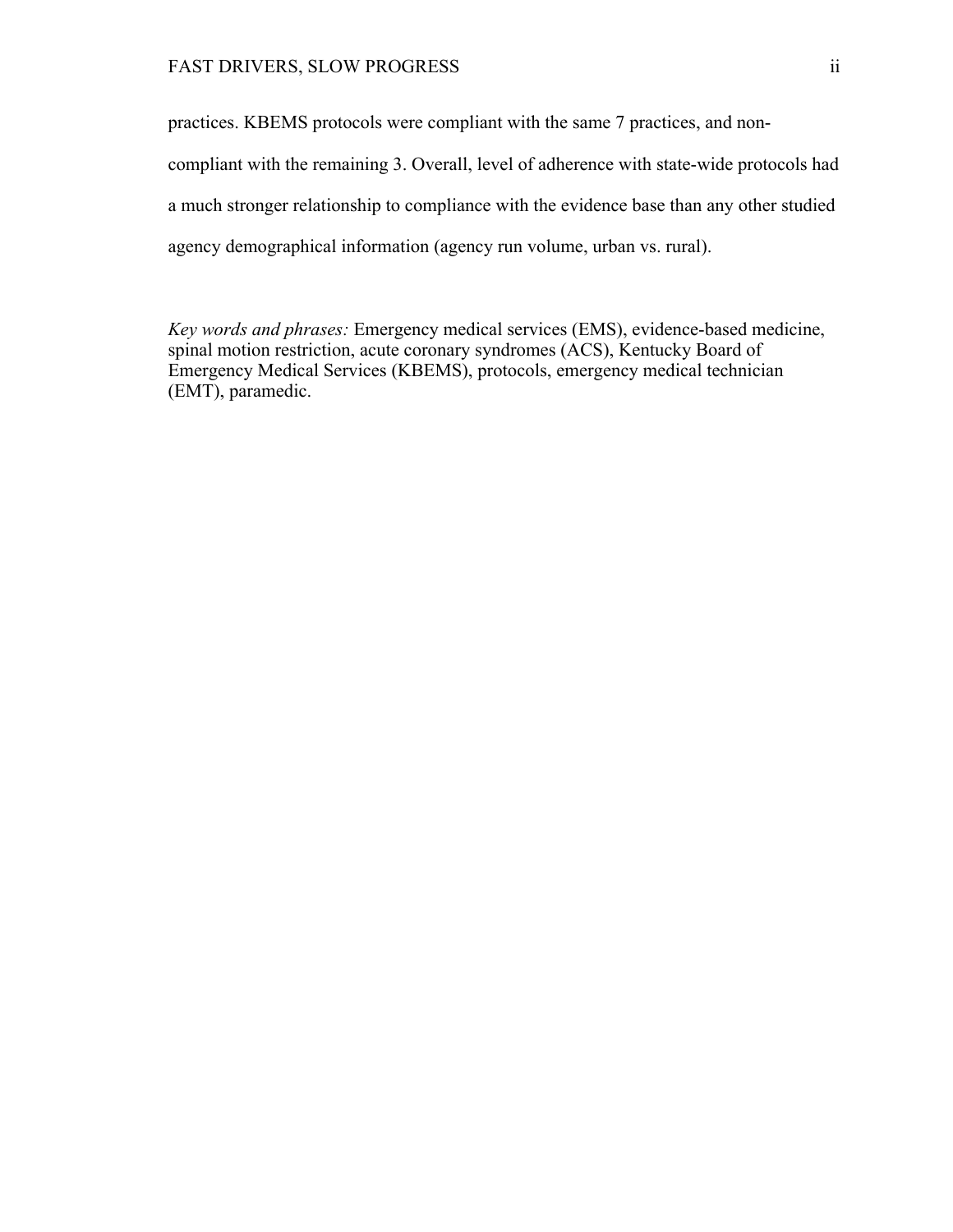# Table of Contents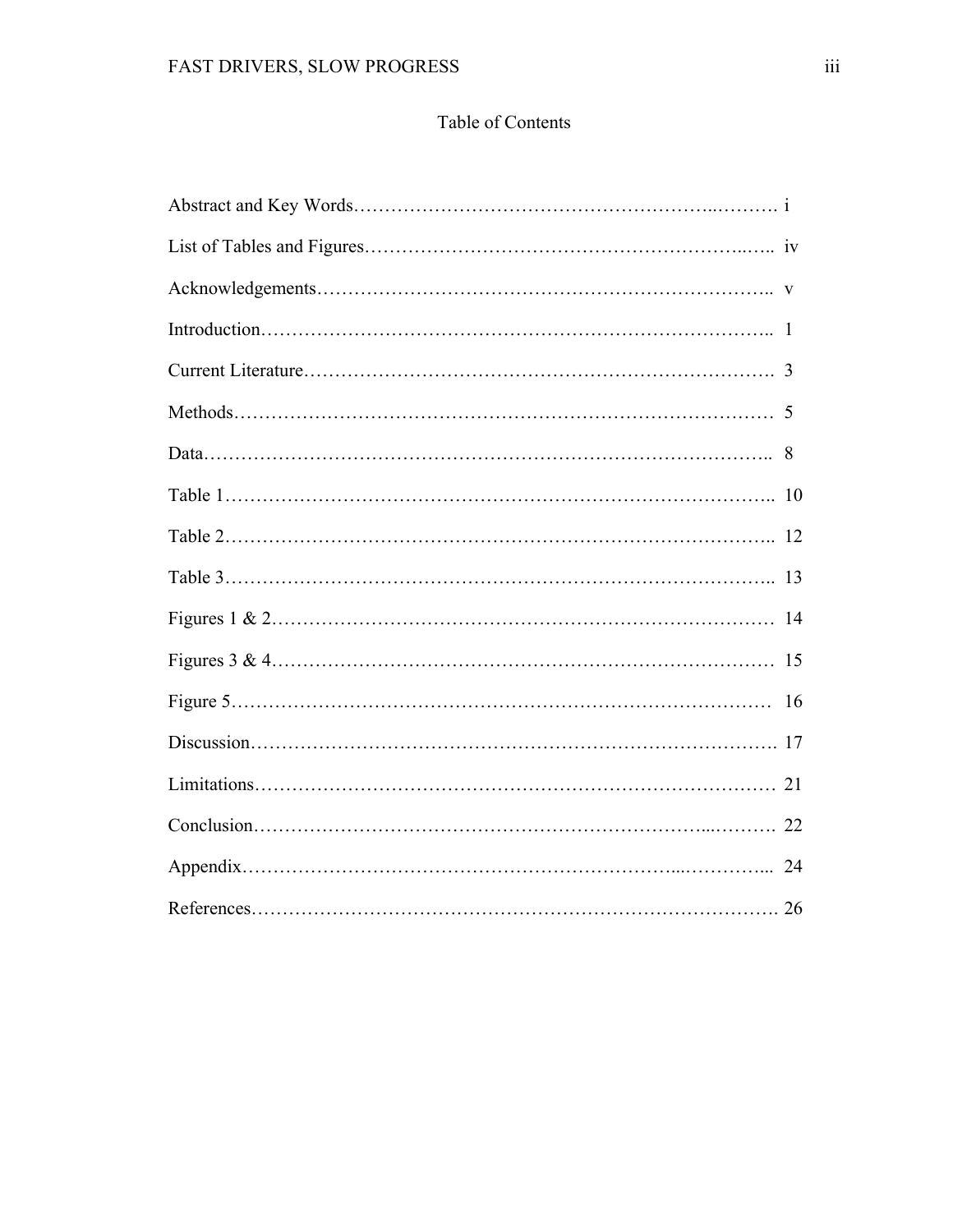#### List of Tables and Figures

- **Table 1:** *Protocol Status of All Agencies Originally Intended to be Included in the Sample*
- **Table 2:** *Spinal Motion Restriction Protocol Compliance of Agencies Within the Sample* **Table 3:** *Chest Pain Protocol Compliance of Agencies Within the Sample*

- *Figure 1*. Percentage of agencies compliant with evidence-based spinal motion restriction protocols among all agencies studied by quarter.
- *Figure 2.* Percentage of agencies compliant with evidence-based chest pain protocols among all agencies studied by quarter.
- *Figure 3.* Percentage of agencies compliant with evidence-based spinal motion restriction protocols among all agencies studied by CMS designation.
- *Figure 4.* Percentage of agencies compliant with evidence-based chest pain protocols among all agencies studied by CMS designation.
- *Figure 5.* Percentage of total agencies compliant with each individual evidence-based practice examined.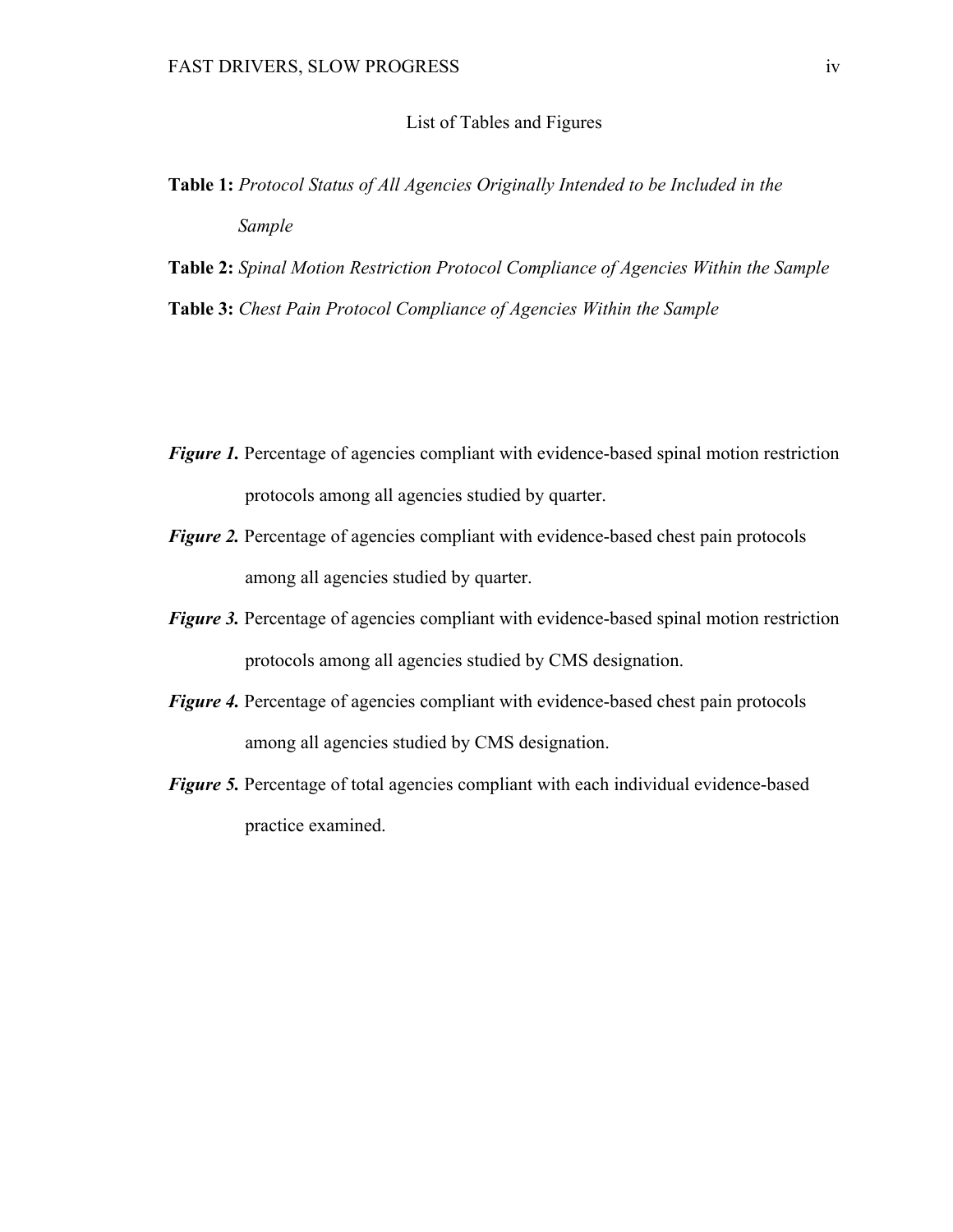#### Acknowledgements

I would like to extend my sincerest gratitude to those involved with the open records requests of the Kentucky Board of Emergency Medical Services. You responded to all requests promptly and with enthusiasm for this project. Without your help, there would be no data to report in this project, and you helped make a confusing process seem quite manageable.

In addition, I would like to formally thank Dr. Hunter, who always helped to right this ship and outline a reasonable course for this project's completion. Thank you Dr. Hunter for being such a large part of my paramedic education and helping to craft this project into something of which I can be proud.

Further, all the faculty of the EKU paramedic program were a huge part of my inspiration to mix my experiences with higher education and EMS. Thank you for giving me the opportunity to become the paramedic I am today, and for continuing to encourage my academic pursuits beyond paramedic school.

Finally, thank you to all my paramedic classmates, coworkers (at both Oldham and Estill County EMS), bosses, family, mother, friends, Dr. Dennis Davis, and, last but certainly not least, the ever-supportive Cheyenne Gibson. Each of you has sparked my interests (for EMS and otherwise) and pushed me to continue my studies, while always having been incredibly flexible with the crazy schedule I have developed.

I offer this work as a token of my appreciation for each of you, though my understanding of this subject matter could never compare to the understanding which each of you has shown me. Thank you.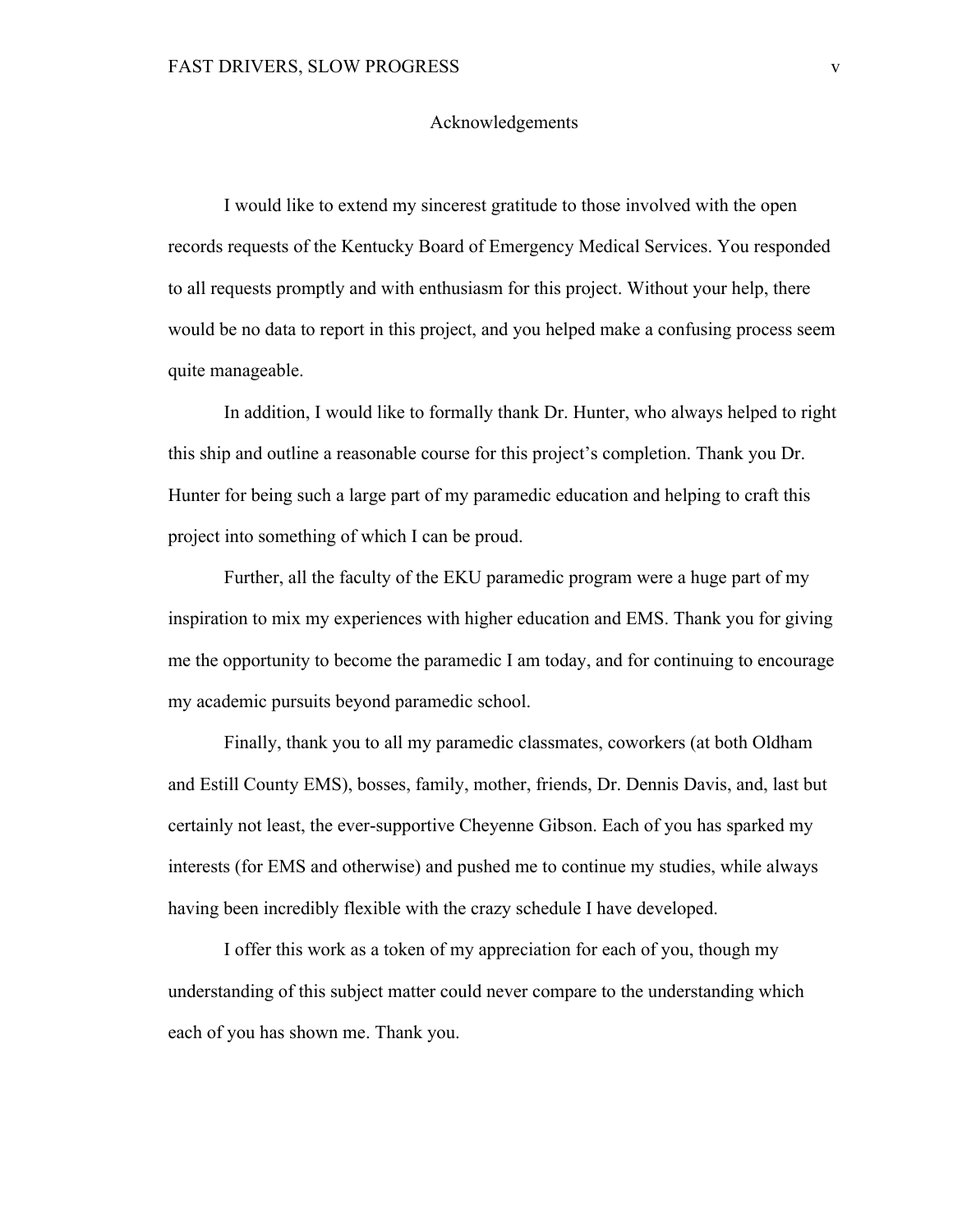# **Introduction**

Over the past two and a half decades, there has been a push within multiple professional fields to incorporate "evidence-based practices" (EBP) into everyday patient care. This term originated within medicine as "evidence-based medicine" (EBM) in 1992, which has since spread to the allied health professions and become the broader daughter term "evidence-based practice" (Ghali et. al, 1999). Generally, EBM can be defined as medical professionals' use of empirical data from clinical research trials to guide their diagnostic and/or treatment modality selection when caring for patients. Marjukka (2003, p. 1) stated more eloquently that evidence-based medicine is based on three principles: "1) finding dependable evidence to support health care decisions, 2) applying the evidence with clinical skill and experience, considering the clinical situation, patient or population expectations and values, and 3) evaluating the results."

While the practice of EBM was initially intended to improve clinical medicine and patient outcomes, there are specialized fields of the healthcare system which do not readily fit into the definition of a "clinical" setting, including emergency medical services (EMS). According to the National Highway Traffic Safety Administration (NHTSA), EMS is defined as "an intricate system" consisting of "agencies and organizations (both public and private), communications and transportation networks, trauma systems, hospitals, trauma centers, specialty care centers, rehabilitation facilities, highly trained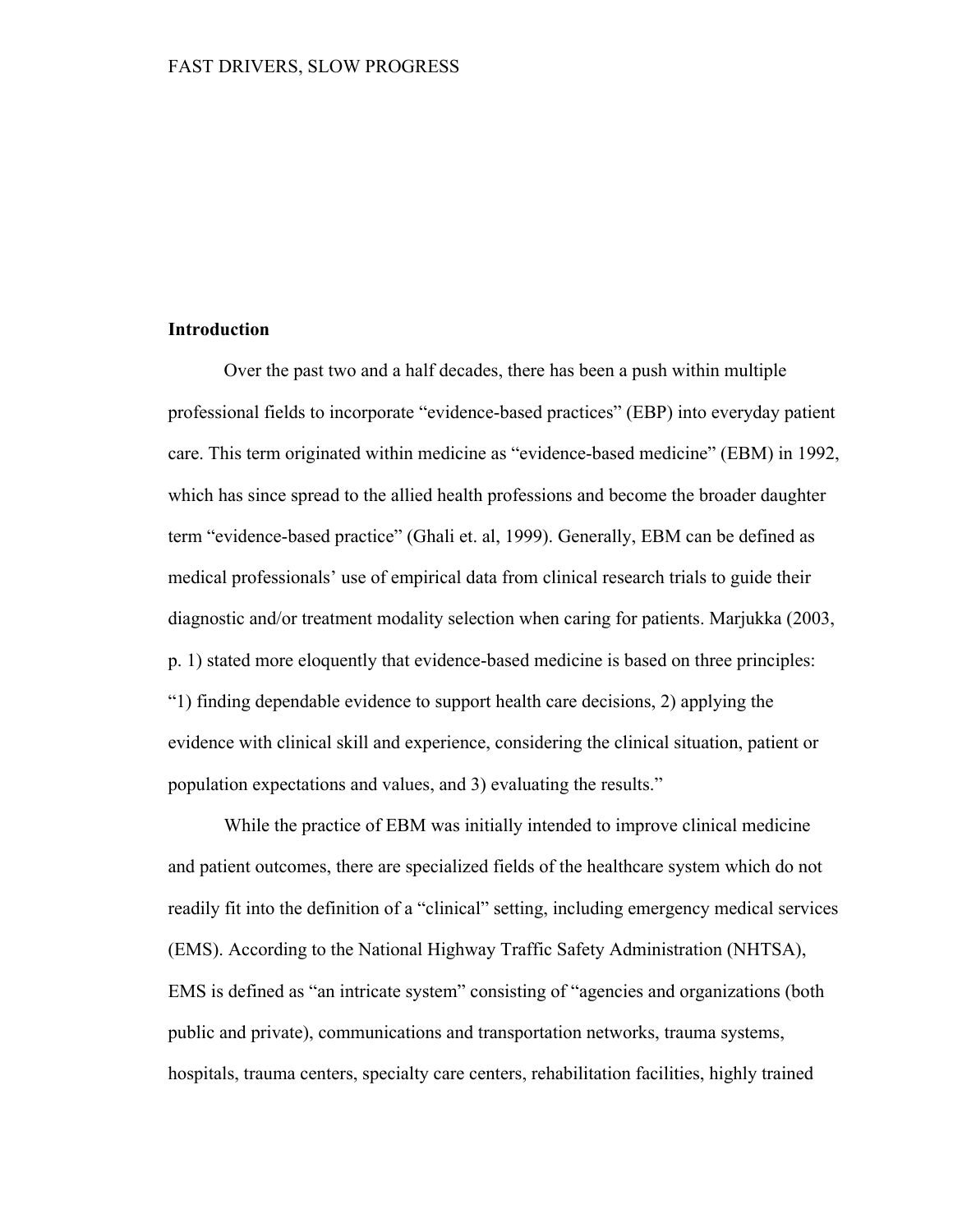professionals . . . [and] an informed public" (NHTSA, n.d.). However, for the purposes of this project, EMS is defined as consisting of the healthcare professionals who are directly responsible for the medical care of patients and for the transportation of those patients from a scene to a healthcare facility or between two such facilities. In the American EMS system, this typically consists of emergency medical responders (EMRs), emergency medical technicians (EMTs), advanced emergency medical technicians (AEMTs), and paramedics (including flight paramedics). The most common levels of provider are EMTs and paramedics (The National Registry Data Dashboard, 2017).

This study focuses on advanced life support (ALS) EMS ground agencies in the state of Kentucky. An ALS agency is defined here as an EMS service which currently utilizes paramedics and is licensed by the state to allow these paramedics to perform within their scope of practice under formal medical direction. "Medical direction" in the context of this study should, unless otherwise specified, be assumed to represent the "medical director(s)" of the agency. Medical directors are physicians under whose license all EMS professionals of a specific agency function. The medical director forms and approves a set of protocols which outline the skills/procedures EMS providers may perform.

One final clarification that should be noted is that a "ground" EMS agency is an EMS agency whose primary mode of transporting patients is via ground ambulance. An "air" EMS system would represent an EMS system who transport patients via air ambulance (i.e., a helicopter or fixed-wing aircraft).

In accordance with the working definitions of these aforementioned terms, this study aims to investigate the frequency with which ground ALS EMS agencies within the state of Kentucky conform to the principles of evidence-based medicine. This was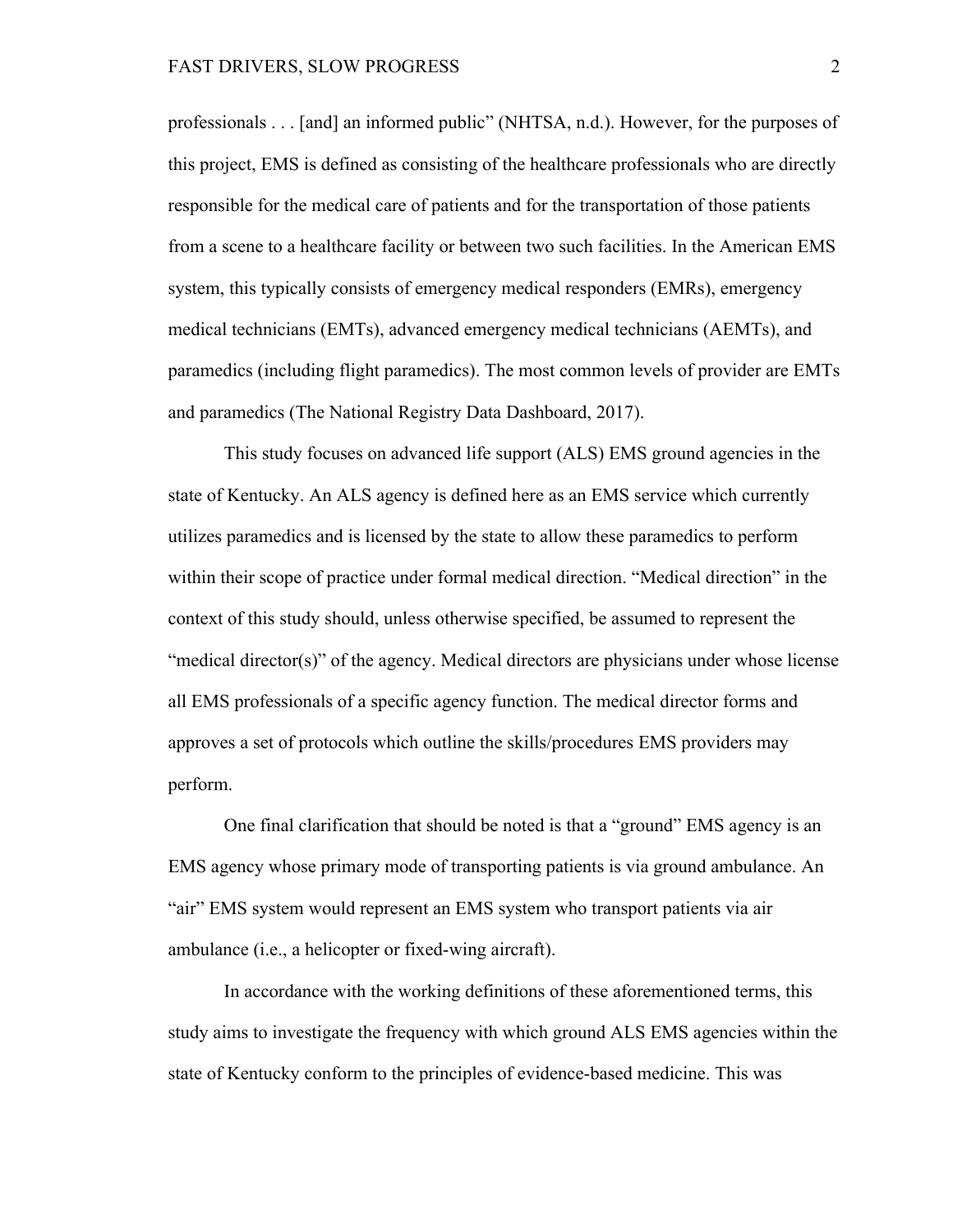accomplished through the review of protocols from a convenience sample of such agencies. The protocols were reviewed for spinal motion restriction criteria and the management of chest pain of suspected cardiac origin (for the remainder of this work, the term "chest pain" can be assumed to represent cardiac chest pain, also termed "acute coronary syndromes" [ACS]).

# **Current Literature**

In order to examine the level of compliance by the studied agencies with EBM, a strong understanding of the current literature, or the "dependable evidence," as put forth by Majurkka (2003, p. 1) is necessary. The first category of evidence examined in this study pertains to prehospital spinal motion restriction. Since the inception of EMS, patients with suspected traumatic spinal injuries have been affixed to rigid long spine boards (LSBs) in order to "immobilize" the spine to prevent further spinal injury/neurological deficit. The most common protocol for "spinal immobilization" among EMS agencies is that of the National Association of Emergency Medical Technicians' (with collaboration of the American College of Surgeons' Committee on Trauma) Prehospital Trauma Life Support (PHTLS) curriculum. This curriculum includes mechanism as an inclusion criterion for spinal motion restriction (McSwain & Pons, 2016, p. 300). However, Hong et. al (2014) studied the efficacy of three spinal motion restriction protocols: the PHTLS recommendations, the Domeier protocol (which parallels the National Emergency X-Radiography Utilization Study [NEXUS] criteria), and the Hankins' criteria (immobilization for patients <12 or >65 years, those with altered consciousness, focal neurologic deficit, distracting injury, or midline or paraspinal tenderness). The authors found the PHTLS protocol to be the least effective of the three. This alludes to a clear lack of incorporation of EBM into EMS.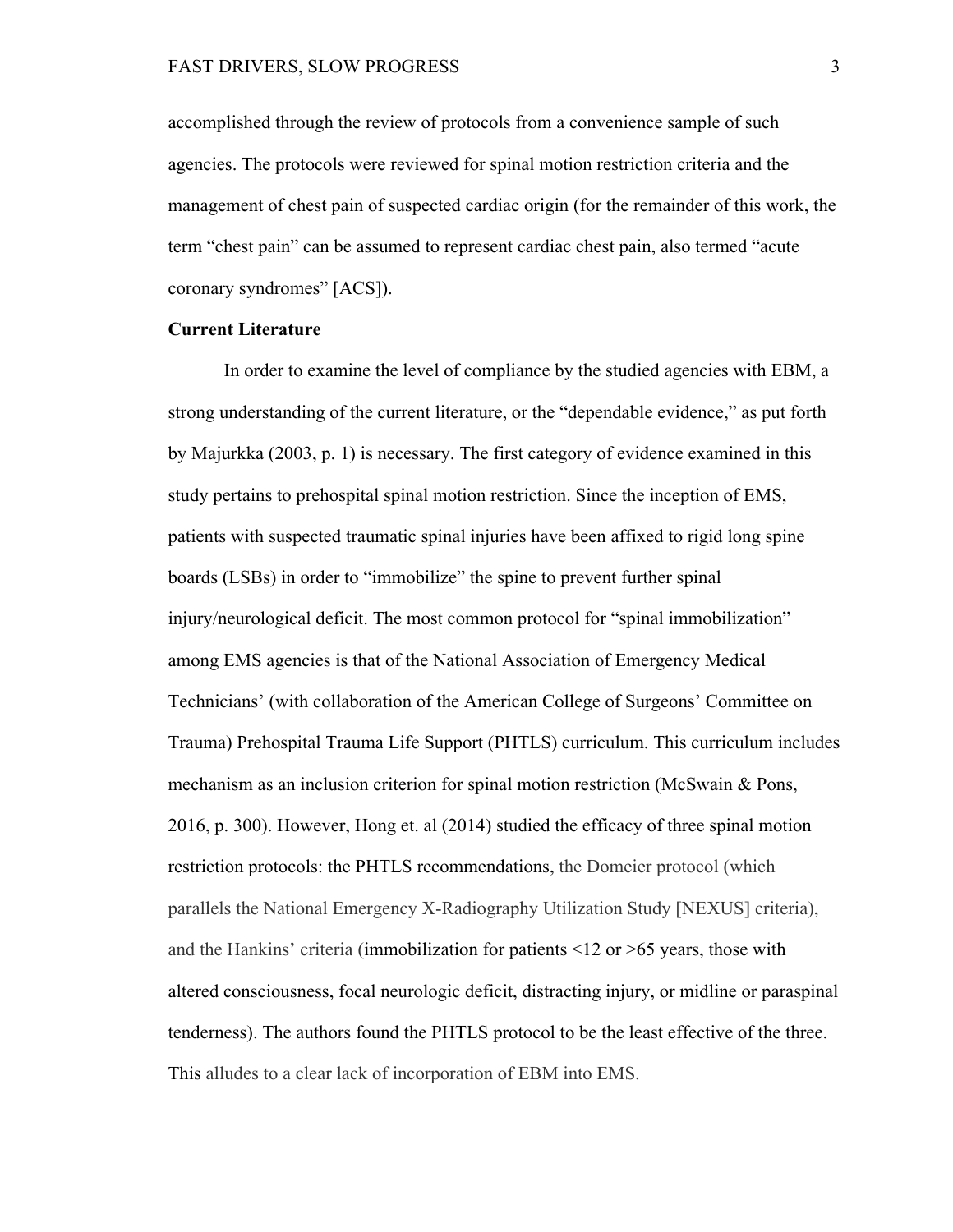Next, there is a wide variety of medical protocols for cardiac emergencies within EMS. Savino et. al (2015, p. 993) outline the medical protocols of multiple EMS agencies in California. The authors argue that the protocols "vary widely" across the state. The authors list the current recommendations for chest pain protocols, and compare each agency studied to current national guidelines. These recommendations show how several widely-accepted treatments (such as nitroglycerine administration) are "prehospital recommendations that are based on only poor quality or minimal [level of evidence] studies or based on consensus" rather than based on controlled studies (p. 984). On the other hand, several agencies do not comply with evidence-based recommendations (e.g., field 12-lead interpretation and cardiac catheterization laboratory activation). One ALS agency did not even allow for the field interpretation of 12-lead electrocardiograms. This is a prime example of a discrepancy between the literature and common EMS practice and protocol. The most important contribution made by Savino et. al (2015, p. 984) is their assignment of a "Level of Evidence" (LOE) ranking to different practices performed in the prehospital setting by EMS agencies. Practices which were assigned a Level A rating were claimed to be "prehospital recommendations with a strong degree of certainty based on one or more [high LOE] studies." The authors found that these practices, in the context of a patient presenting with chest pain, were to withhold oxygen administration to normoxic patients (>94% peripheral capillary oxygen saturation  $[SpO<sub>2</sub>])$ , administration of acetylsalicylic acid (aspirin—324 mg), the rapid acquisition of a 12-lead electrocardiogram (ECG) by the first medical contact, interpretation of the 12-lead ECG by EMS, and field activation of a cardiac catheterization (a percutaneous coronary intervention—PCI) lab, if available (if transport >90 minutes, transport should be initiated to a fibrinolytic-capable facility).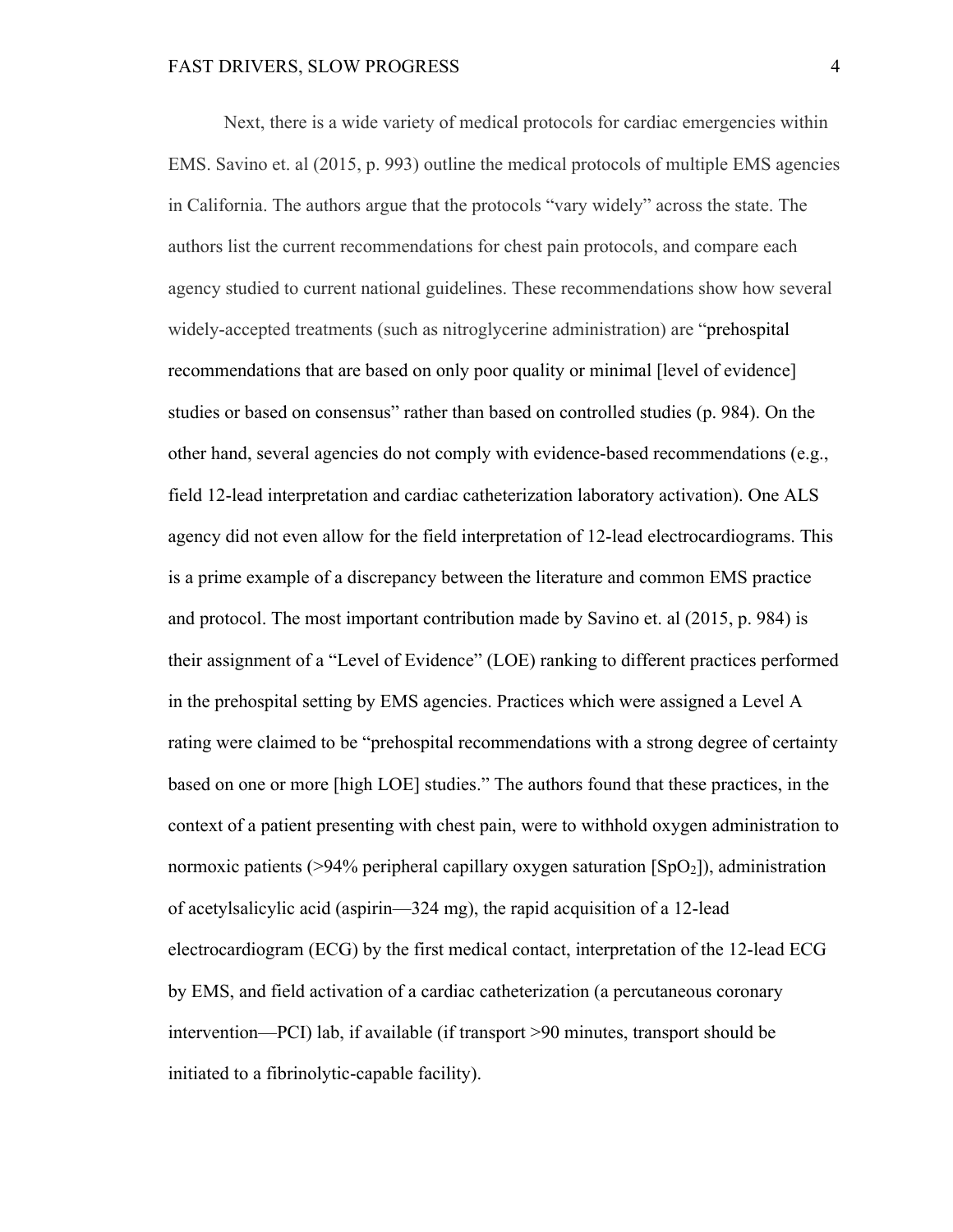# **Methods**

This study aimed to investigate whether EMS protocols in the state of Kentucky were based on evidence-based medicine, or whether they were more rooted in tradition. Exempted institutional review was sought (and granted) through the Eastern Kentucky University Institutional Review Board (IRB). Upon receipt of IRB approval, two separate open-records requests were placed through the Kentucky Board of Emergency Medical Services (KBEMS). KBEMS is the regulatory body that performs initial/renewed licensure for EMTs and paramedics, along with the licensure of ground and air ambulance services in the state of Kentucky (KBEMS, n.d.a).

The initial open-records request was used to determine the agencies which would be studied. The request was for the overall run volume of each licensed EMS agency within the state of Kentucky ( $N=199$ ) during the most recent calendar year for which there was a full set of data, 2016. This request was filled using National EMS Information System (NEMSIS) 3.4.4 data points. The data points furnished consisted of:

- Agency Name (dAgency.03)
- Agency State (dAgency.04)
- Incident Year (2016)
- Agency Level of Service (dAgency.11)
- Count of Events

This report (provided as a Microsoft Excel $\circledR$  spreadsheet) was organized by descending number of run volume (count of events) for each agency in the state of Kentucky. Then, the agencies were divided into quarters of overall run volume by numbering each agency 1-199. Agencies 1-50 composed Quarter 1 (Q1, top quarter of agencies in Kentucky by run volume), Agencies 51-100 composed Q2 (second-highest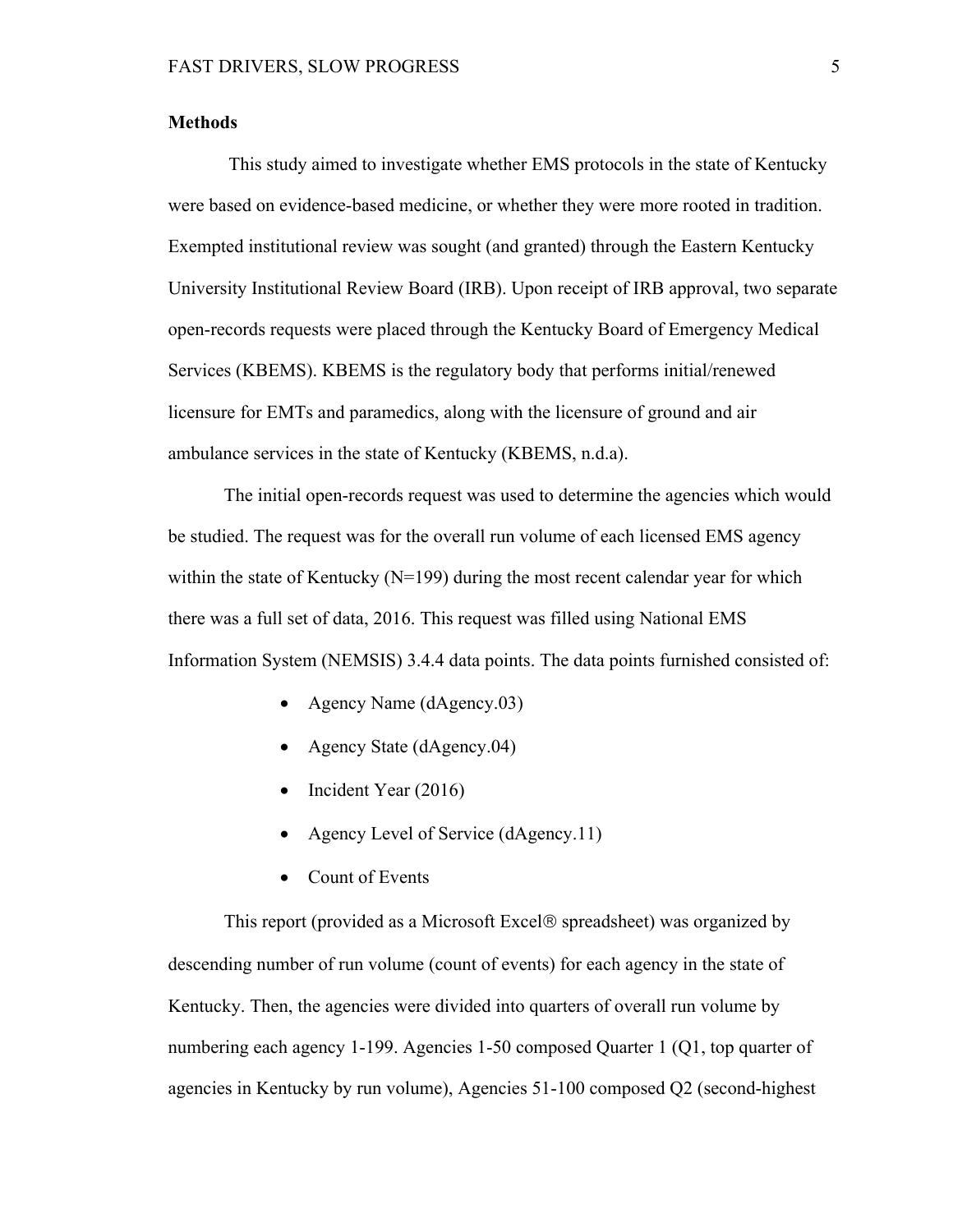quarter), Agencies 101-150 composed Q3 (third quarter), and Agencies 151-199 composed Q4 (fourth, or bottom, quarter of agencies by run volume). A convenience sample was then created using multiple services from each individual quarter. To be included into the studied sample, the agency had to be 1) a ground EMS agency (air ambulance services were excluded) and 2) an ALS agency (under dAgency.11, only agencies listed as "2009 paramedic" were included). Initially, 33 agencies were intended to be included in the sample. After exclusions (discussed in "Data"), ten agencies from Q1, four agencies from Q2, seven agencies from Q3, and five agencies from Q4 were selected to be included in the final sample, for a total of 26 agencies. This convenience sample was representative of urban ( $n=9$ ), rural ( $n=15$ ), and super rural areas ( $n=2$ ), as defined within U.S. Centers for Medicare & Medicaid Services [CMS] (2018). A considerable portion of the convenience sample was selected from geographic areas with which the author is particularly familiar (the Louisville area, central Kentucky, and eastern/southeastern Kentucky). This includes both agencies with which the author is currently employed. However, the author made a conscientious effort to select agencies from all major geographic regions of the state. There was also a considerably larger number of agencies from the highest quarter studied. This was partially due to the limited data from smaller agencies, and low run volume agencies were less likely to fit the ALS definition required for consideration in the sample. However, agency run volumes within the sample varied greatly, from a maximum of >120,000 runs to a minimum of 36 runs in 2016.

Once the sample was defined, a second open-records request was submitted to KBEMS. The entirety of approved protocols for each agency in the sample as of the 2016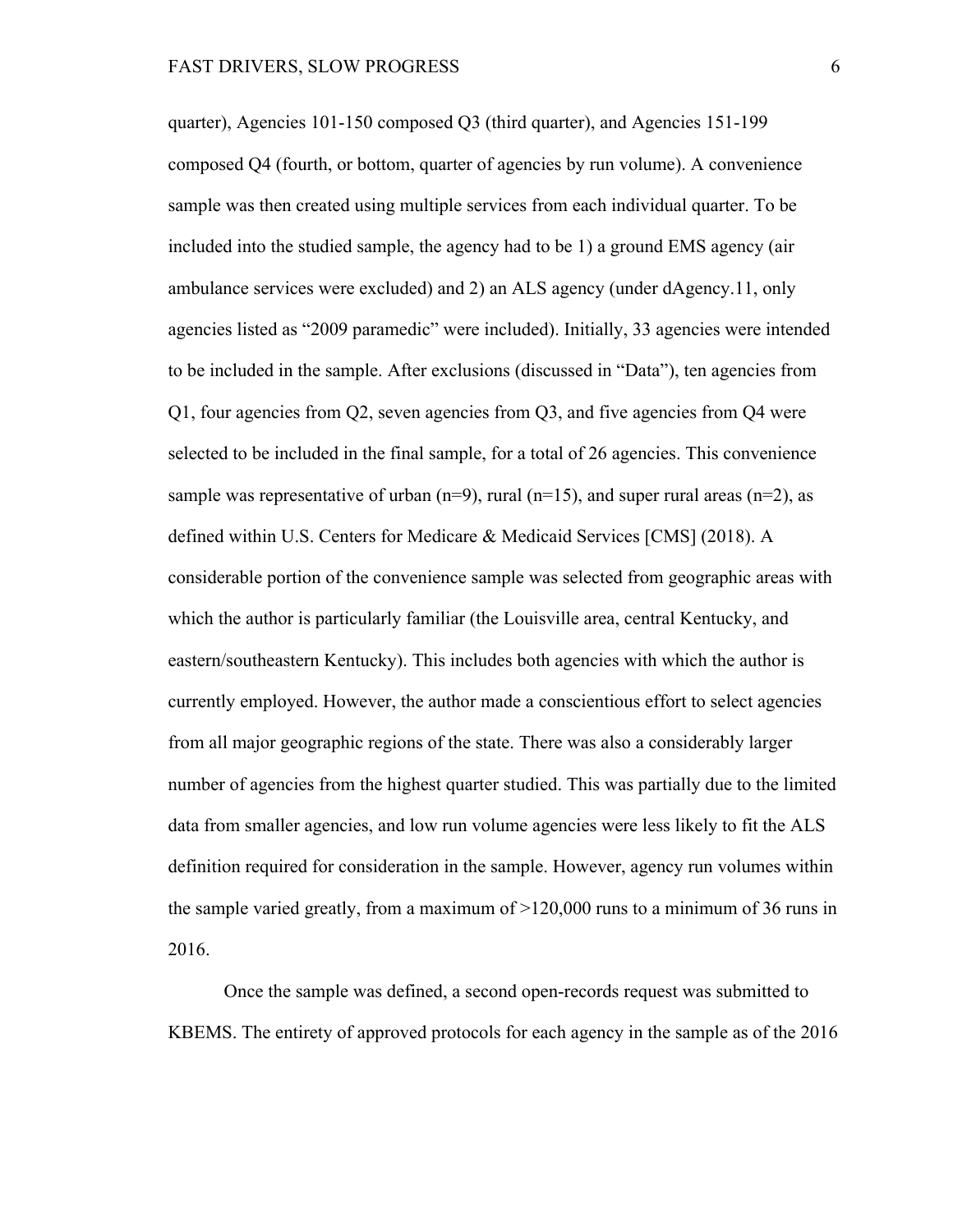calendar year were requested, along with current approved Kentucky state EMS protocols. This was accomplished using NEMSIS 3.4.4 data points including:

- dAgency.15 (Statistical Calendar Year) [2016]
- dConfiguration.10 (EMS Agency Protocols)

Upon receipt of the documents for each EMS agency's specific protocols, two tables were generated as rubrics to evaluate compliance with evidence-based practices. For spinal motion restriction, the practices/evidence-based criteria examined included:

- 1. The use of mechanism of injury as EXCLUSION criteria for spinal motion restriction rather than INCLUSION criteria.
- 2. A documented focus on limiting the use of rigid adjuncts (including the cervical collar).
- 3. Mention of either:
	- a. To not delay airway management, hemorrhage control, or rapid transport for management of the spine.

# OR

- b. "Immobilization" being contraindicated for penetrating trauma unless neurological deficit is noted upon physical exam.
- 4. A focus on "spinal motion restriction" rather than rigid "spinal immobilization."
- 5. Elimination of the use of the long spine board (LSB) other than as an extrication tool.

In addition to the rubric generated for spinal motion restriction, one similar to that developed by Savino et al. (2015) was used to examine chest pain protocols: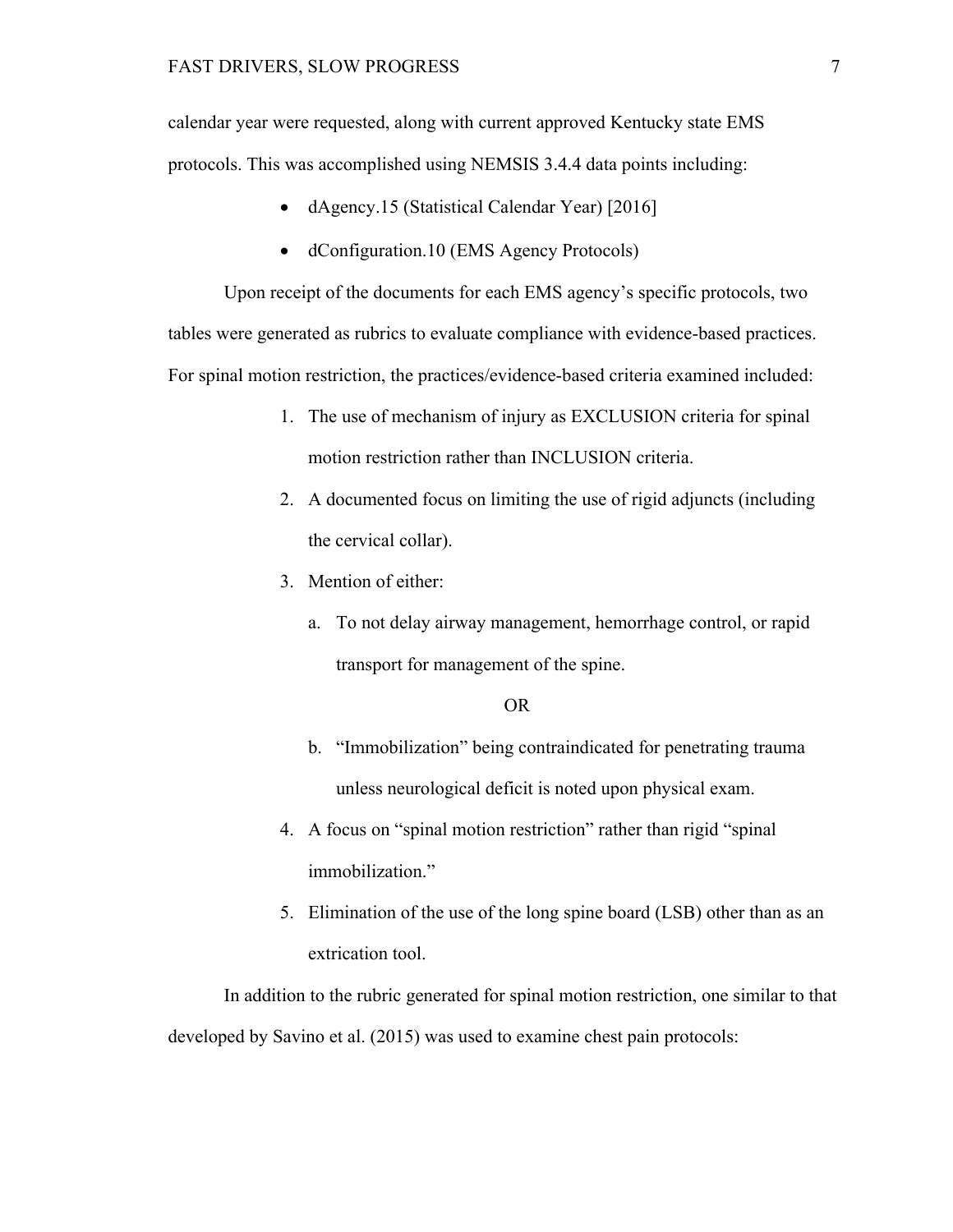- 1. A specific mention of rapid 12-lead electrocardiogram (ECG) acquisition and interpretation by a paramedic.
- 2. Allow for cardiac catheterization lab field activations (including transmission of 12-lead ECG if necessary).
- 3. Mention of:
	- a. Witholding oxygen administration to normoxic patients  $(SpO<sub>2</sub>)$ 94%).

# AND/OR

- b. Ensuring oxygen administration for patients with signs of heart failure, shock, or hypoxia.
- 4. Administration of 324 mg of acetylsalicylic acid (aspirin) in cases of suspected myocardial infarction (MI).
- 5. The transportation of ST-Elevation Myocardial Infarction (STEMI) patients directly to a percutaneous coronary intervention (PCI)-capable facility OR transportation to a thrombolytic-capable facility if no available PCI center within 90 minutes transport.

Once each agency's protocols (including the state protocols) had been analyzed for compliance with the above spinal motion restriction and chest pain practices, the results were transposed to a Microsoft Excel<sup>®</sup> spreadsheet and data analysis was conducted.

# **Data**

When investigating the protocols of each studied agency, the "protocol status" of each agency was determined. Protocol status refers to three options that EMS agencies in Kentucky may select when adopting patient care protocols. A second open-records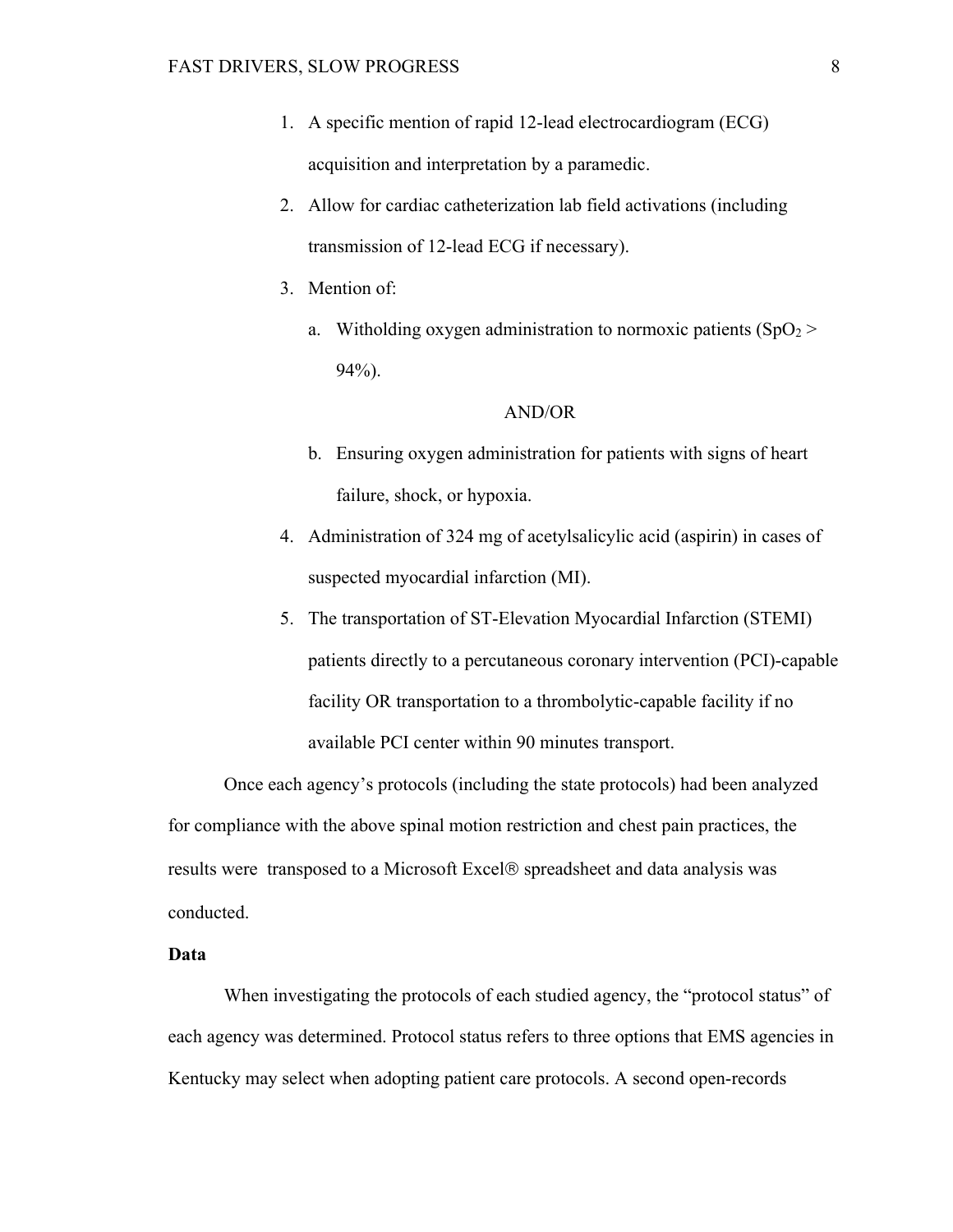request furnished by KBEMS defined the protocol status of the agencies requested through the sample. This list of statuses was accompanied by a letter of brief description of each of the status options. The full letter received by KBEMS may be referenced in Appendix. However, the brief descriptions of status defined in the letter are as follows:

Full Adoption of State Protocols – EMS agencies can choose this option and their protocols and the protocol is automatically approved.

Partial Adoption with Additions or Deletions – This option allows EMS agencies to use the KY State Protocols as a guideline and they can add or delete from the document as their situation requires, and as approved by their medical director.

Autonomous Protocols – This option allows agencies to create their own, ad hoc protocols. These protocols will look quite different from the state protocols.

An understanding of these statuses can be used to interpret the data furnished by KBEMS. Below is **Table 1**, which was provided by KBEMS outlining the protocol status of each agency which was originally intended to be included in the sample. However, the agencies included were assigned numeric identifiers to maintain agency anonymity. These numeric identifiers were roughly assigned through a direct relationship to the agency's run volume. However, to maintain anonymity, the order within each individual quarter was shuffled. Agencies 1-14 are representative of Quarter 1 (Q1, top quarter of agencies in the state of Kentucky by run volume), Agencies 15-20 compose Q2 (secondhighest quarter of agencies), Agencies 21-27 compose Q3 (third quarter), and Agencies 28-32 compose Q4 (fourth, or bottom, quarter of agencies by run volume).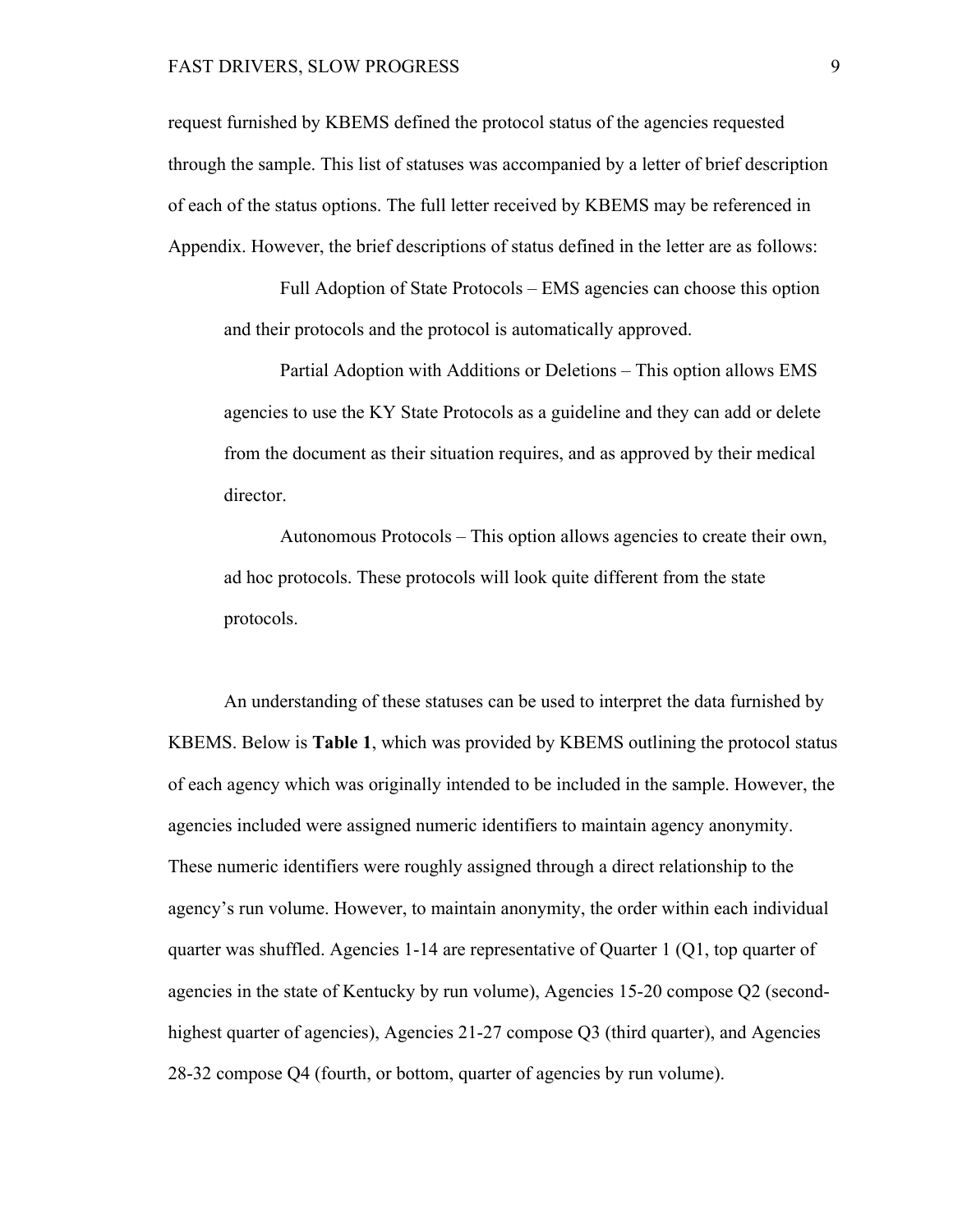| Table 1                                                                          |                |                           |                             |  |  |  |
|----------------------------------------------------------------------------------|----------------|---------------------------|-----------------------------|--|--|--|
| Protocol Status of All Agencies Originally Intended to be Included in the Sample |                |                           |                             |  |  |  |
| Agency                                                                           | Quarter        | <b>CMS</b> Designation    | <b>Protocol Status</b>      |  |  |  |
| 1                                                                                | Q1             | Urban $(U)$<br>Autonomous |                             |  |  |  |
| $\overline{2}$                                                                   | Q1             | $\overline{U}$            | <b>State with Addendums</b> |  |  |  |
| 3                                                                                | Q1             | Rural $(R)$               | <b>State with Addendums</b> |  |  |  |
| $\overline{4}$                                                                   | Q <sub>1</sub> | $\mathbf{R}$              | Autonomous                  |  |  |  |
| $5*$                                                                             | Q1             | U                         | Autonomous                  |  |  |  |
| 6                                                                                | Q <sub>1</sub> | U                         | <b>State with Addendums</b> |  |  |  |
| $\overline{7}$                                                                   | Q1             | $\mathbf R$               | <b>State with Addendums</b> |  |  |  |
| 8*                                                                               | Q1             | U                         | Autonomous                  |  |  |  |
| $9*$                                                                             | Q1             | $\mathbf{R}$              | <b>State with Addendums</b> |  |  |  |
| 10                                                                               | Q1             | R                         | <b>State with Addendums</b> |  |  |  |
| 11                                                                               | Q1             | U                         | <b>Full State Protocols</b> |  |  |  |
| $12*$                                                                            | Q1             | $\mathbb{R}$              | Autonomous                  |  |  |  |
| 13                                                                               | Q <sub>1</sub> | $\mathbb{R}$              | <b>Full State Protocols</b> |  |  |  |
| 14                                                                               | Q <sub>1</sub> | U                         | <b>State with Addendums</b> |  |  |  |
| 15                                                                               | Q2             | $\mathbb{R}$              | <b>State with Addendums</b> |  |  |  |
| 16                                                                               | Q <sub>2</sub> | U                         | <b>Full State Protocols</b> |  |  |  |
| $17*$                                                                            | Q2             | $\mathbf R$               | Autonomous                  |  |  |  |
| $18*$                                                                            | Q <sub>2</sub> | $\mathbf{R}$              | <b>State with Addendums</b> |  |  |  |
| 19                                                                               | Q2             | $\mathbb{R}$              | <b>State with Addendums</b> |  |  |  |
| 20                                                                               | Q2             | $\mathbb{R}$              | <b>State with Addendums</b> |  |  |  |
| 21                                                                               | Q <sub>3</sub> | $\mathbf R$               | <b>State with Addendums</b> |  |  |  |
| 22                                                                               | Q <sub>3</sub> | $\mathbf R$               | <b>State with Addendums</b> |  |  |  |
| 23                                                                               | Q <sub>3</sub> | Super Rural (B)           | <b>Full State Protocols</b> |  |  |  |
| 24                                                                               | Q <sub>3</sub> | $\mathbf{R}$              | <b>Full State Protocols</b> |  |  |  |
| 25                                                                               | Q <sub>3</sub> | $\mathbb{R}$              | <b>Full State Protocols</b> |  |  |  |
| 26                                                                               | Q <sub>3</sub> | U                         | <b>State with Addendums</b> |  |  |  |
| 27                                                                               | Q <sub>3</sub> | Ū                         | <b>Full State Protocols</b> |  |  |  |
| 28                                                                               | Q4             | U                         | Autonomous                  |  |  |  |
| 29                                                                               | Q4             | B                         | <b>Full State Protocols</b> |  |  |  |
| 30                                                                               | Q4             | R                         | <b>Full State Protocols</b> |  |  |  |
| $31*$                                                                            | Q4             | U                         | No Data Available           |  |  |  |
| 32                                                                               | Q4             | R                         | <b>Full State Protocols</b> |  |  |  |
| 33                                                                               | Q4             | $\mathbf R$               | <b>Full State Protocols</b> |  |  |  |

\* Agency was excluded from the final sample.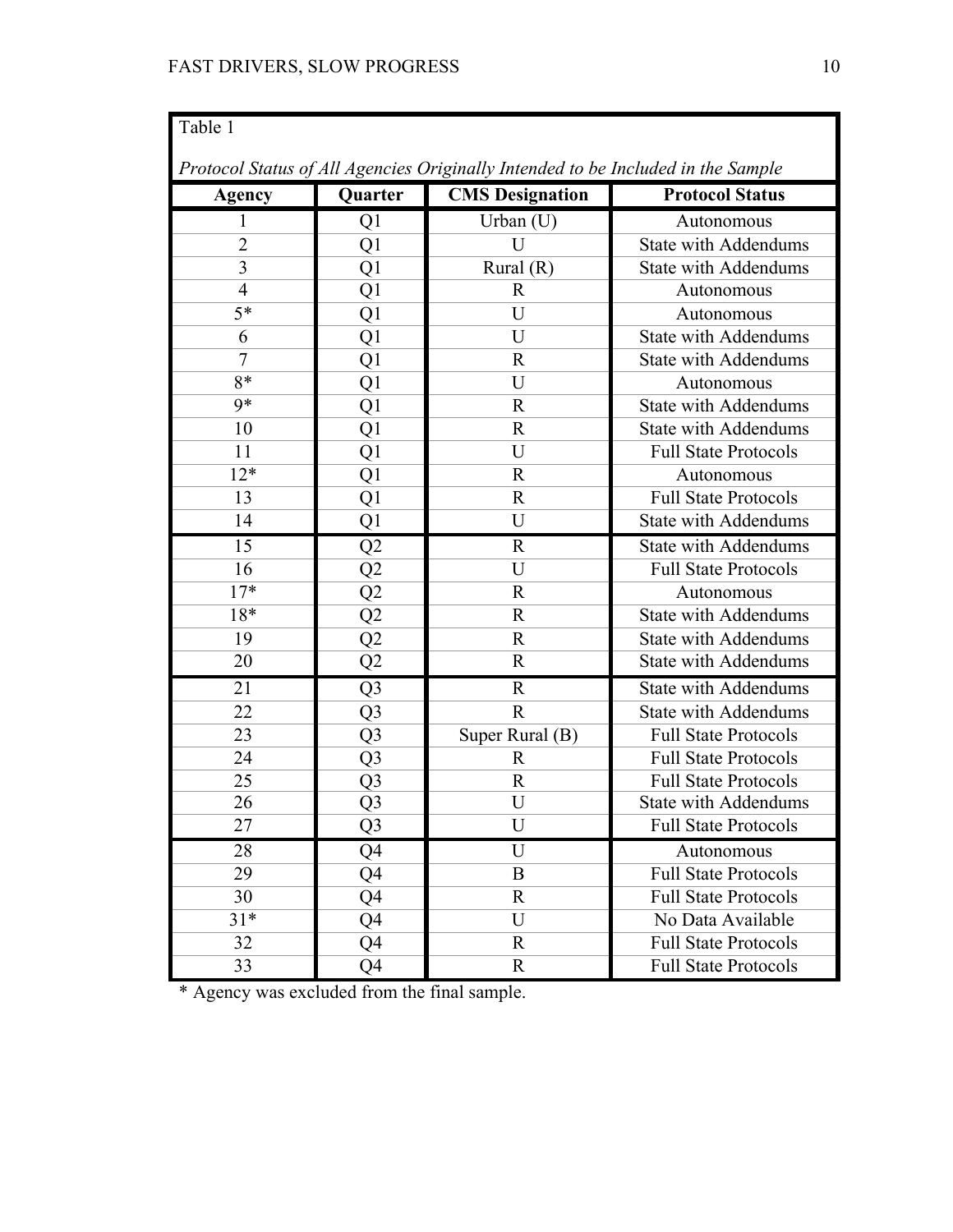Of these agencies, KBEMS did not have data for Agency 31, and thus it was excluded from further data analysis. Also, two agencies (Agencies 17 and 18) were excluded due to a lack of availability of the full set of protocol addendums. In addition, Agencies 8, 9, and 12 were excluded because their protocols as furnished were either incomplete or missing data points required for this study. Finally, Agency 5 was excluded because its protocols pertaining to chest pain of suspected cardiac origin or spinal motion restriction were not explicitly stated.

For the agencies included in the sample, the full list of approved protocols were reviewed in order to determine the rate of compliance with the evidence-based practices stated within the methods section. Below are **Table 2** and **Table 3**, which present an analysis of the agencies' spinal motion restriction and ACS protocols, respectively.

In each table, a "yes" designation indicates that the agency's protocols were explicitly consistent with the evidence-based practice indicated in that column. A "no" designation indicates that the agency's protocols were either explicitly inconsistent with the practice or did not explicitly support the evidence-based practice. For some data points, short qualifiers are included along with the "yes" or "no" designation to indicate specifics of the assigned designation.

Below the two tables are Figures 1-4. **Figure 1** shows the percentages of agencies within each quarter which are compliant with each studied evidence-based spinal motion restriction practices. **Figure 2** shows the percentages of agencies within each quarter that are compliant with each studied evidence-based chest pain practice. **Figure 3** shows percentage of agencies compliant with spinal motion restriction protocols by CMS designation. **Figure 4** depicts percentage of agencies compliant with chest pain protocols by CMS designation.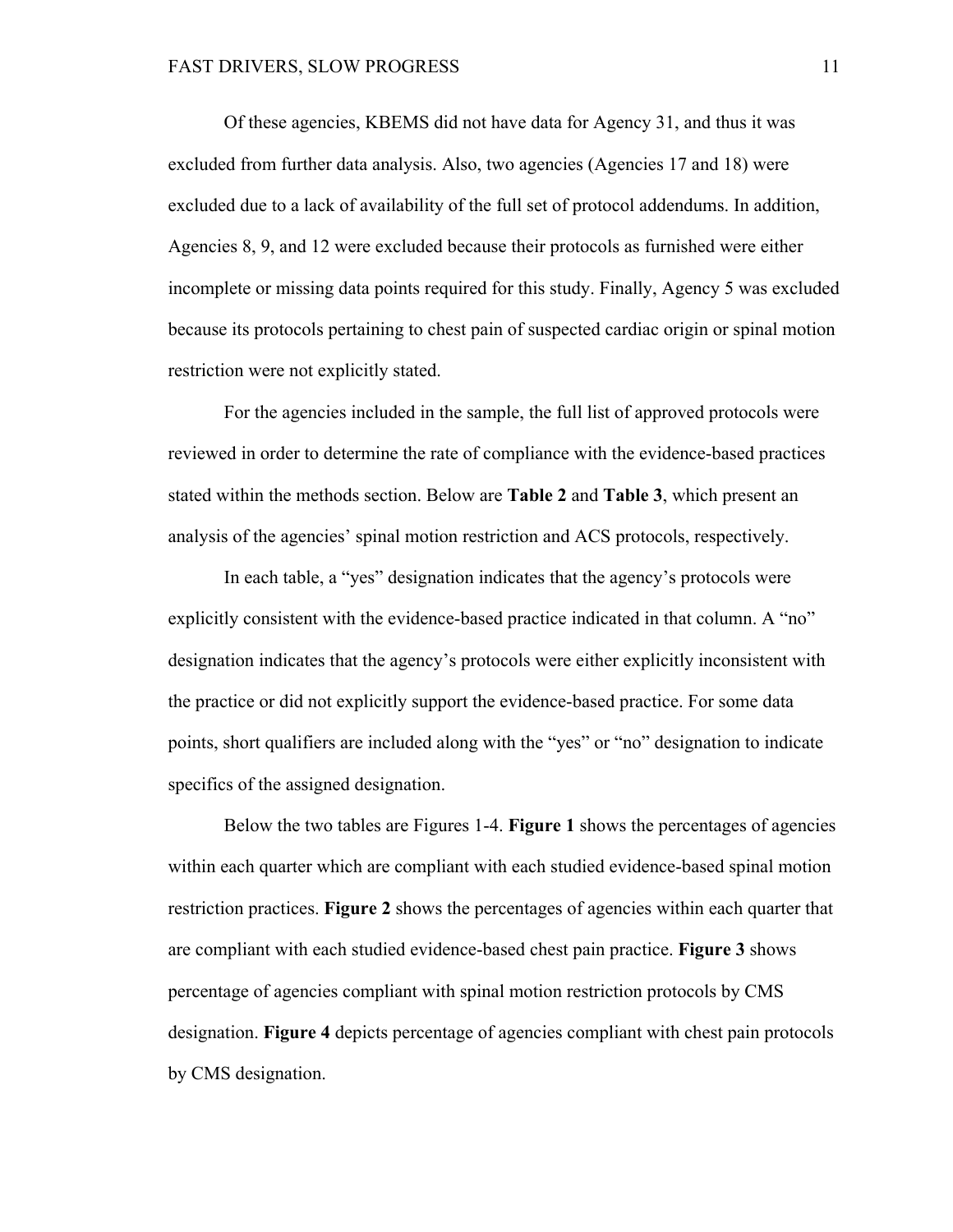| Table 2                                                                     |                                                                                      |                                                             |                                                                                                                                                                                                             |                                                                                         |                                                                                            |
|-----------------------------------------------------------------------------|--------------------------------------------------------------------------------------|-------------------------------------------------------------|-------------------------------------------------------------------------------------------------------------------------------------------------------------------------------------------------------------|-----------------------------------------------------------------------------------------|--------------------------------------------------------------------------------------------|
| Spinal Motion Restriction Protocol Compliance of Agencies Within the Sample |                                                                                      |                                                             |                                                                                                                                                                                                             |                                                                                         |                                                                                            |
| Agency                                                                      | Uses mechanism<br>as EXCLUSION<br>criteria, rather<br>than INCLUSION<br>(NEXUS/CCSR) | Focus<br>on<br>limiting<br>the use<br>of spinal<br>adjuncts | Mentions to not<br>delay of airway<br>management,<br>hemorrhage control,<br>or rapid transport<br>OR<br>No immobilization<br>for penetrating<br>trauma unless<br>neurological deficit<br>is noted upon exam | Focus on<br>"spinal motion<br>restriction"<br>rather than<br>"spinal<br>immobilization" | Eliminated<br>long spine<br>board<br>other than<br>for use as<br>an<br>extrication<br>tool |
| <b>KBEMS</b>                                                                | Yes                                                                                  | Yes                                                         | N <sub>o</sub>                                                                                                                                                                                              | Yes                                                                                     | No                                                                                         |
| $\overline{2}$<br>$\overline{3}$                                            | Yes<br>Yes<br>Yes                                                                    | Yes<br>Yes<br>Yes                                           | Yes (penetrating<br>trauma)<br>No<br>No                                                                                                                                                                     | Yes<br>Yes<br>Yes                                                                       | No<br>No<br>No                                                                             |
| 4                                                                           | No                                                                                   | No                                                          | Yes (Maintenance<br>of ABCs<br>paramount)                                                                                                                                                                   | N <sub>o</sub>                                                                          | No                                                                                         |
| $\overline{6}$                                                              | Yes                                                                                  | Yes                                                         | No                                                                                                                                                                                                          | Yes                                                                                     | No                                                                                         |
| $\overline{7}$                                                              | Yes                                                                                  | Yes                                                         | No                                                                                                                                                                                                          | Yes                                                                                     | No                                                                                         |
| 10                                                                          | Yes                                                                                  | Yes                                                         | No                                                                                                                                                                                                          | Yes                                                                                     | No                                                                                         |
| 11                                                                          | Yes                                                                                  | Yes                                                         | No                                                                                                                                                                                                          | Yes                                                                                     | No                                                                                         |
| 13                                                                          | Yes                                                                                  | Yes                                                         | No                                                                                                                                                                                                          | Yes                                                                                     | No                                                                                         |
| 14                                                                          | Yes                                                                                  | Yes                                                         | No                                                                                                                                                                                                          | Yes                                                                                     | No                                                                                         |
| 15                                                                          | Yes                                                                                  | Yes                                                         | No                                                                                                                                                                                                          | Yes                                                                                     | No                                                                                         |
| 16                                                                          | Yes                                                                                  | Yes                                                         | No                                                                                                                                                                                                          | Yes                                                                                     | No                                                                                         |
| 19<br>20                                                                    | Yes<br>Yes                                                                           | Yes<br>Yes                                                  | No<br>No                                                                                                                                                                                                    | Yes<br>Yes                                                                              | No<br>No                                                                                   |
|                                                                             |                                                                                      |                                                             |                                                                                                                                                                                                             |                                                                                         |                                                                                            |
| 21<br>$\overline{22}$                                                       | Yes<br>Yes                                                                           | Yes<br>Yes                                                  | No<br>No                                                                                                                                                                                                    | Yes<br>Yes                                                                              | No<br>No                                                                                   |
| 23                                                                          | Yes                                                                                  | Yes                                                         | No                                                                                                                                                                                                          | Yes                                                                                     | No                                                                                         |
| 24                                                                          | Yes                                                                                  | Yes                                                         | No                                                                                                                                                                                                          | Yes                                                                                     | No                                                                                         |
| 25                                                                          | Yes                                                                                  | Yes                                                         | No                                                                                                                                                                                                          | Yes                                                                                     | No                                                                                         |
| 26                                                                          | Yes                                                                                  | Yes                                                         | No                                                                                                                                                                                                          | Yes                                                                                     | No                                                                                         |
| 27                                                                          | Yes                                                                                  | Yes                                                         | No                                                                                                                                                                                                          | Yes                                                                                     | No                                                                                         |
| 28                                                                          | Yes                                                                                  | No                                                          | No                                                                                                                                                                                                          | N <sub>o</sub>                                                                          | No                                                                                         |
| 29                                                                          | Yes                                                                                  | Yes                                                         | No                                                                                                                                                                                                          | Yes                                                                                     | N <sub>o</sub>                                                                             |
| 30                                                                          | Yes                                                                                  | Yes                                                         | No                                                                                                                                                                                                          | Yes                                                                                     | No                                                                                         |
| 32                                                                          | Yes                                                                                  | Yes                                                         | No                                                                                                                                                                                                          | Yes                                                                                     | No                                                                                         |
| 33                                                                          | Yes                                                                                  | Yes                                                         | No                                                                                                                                                                                                          | Yes                                                                                     | No                                                                                         |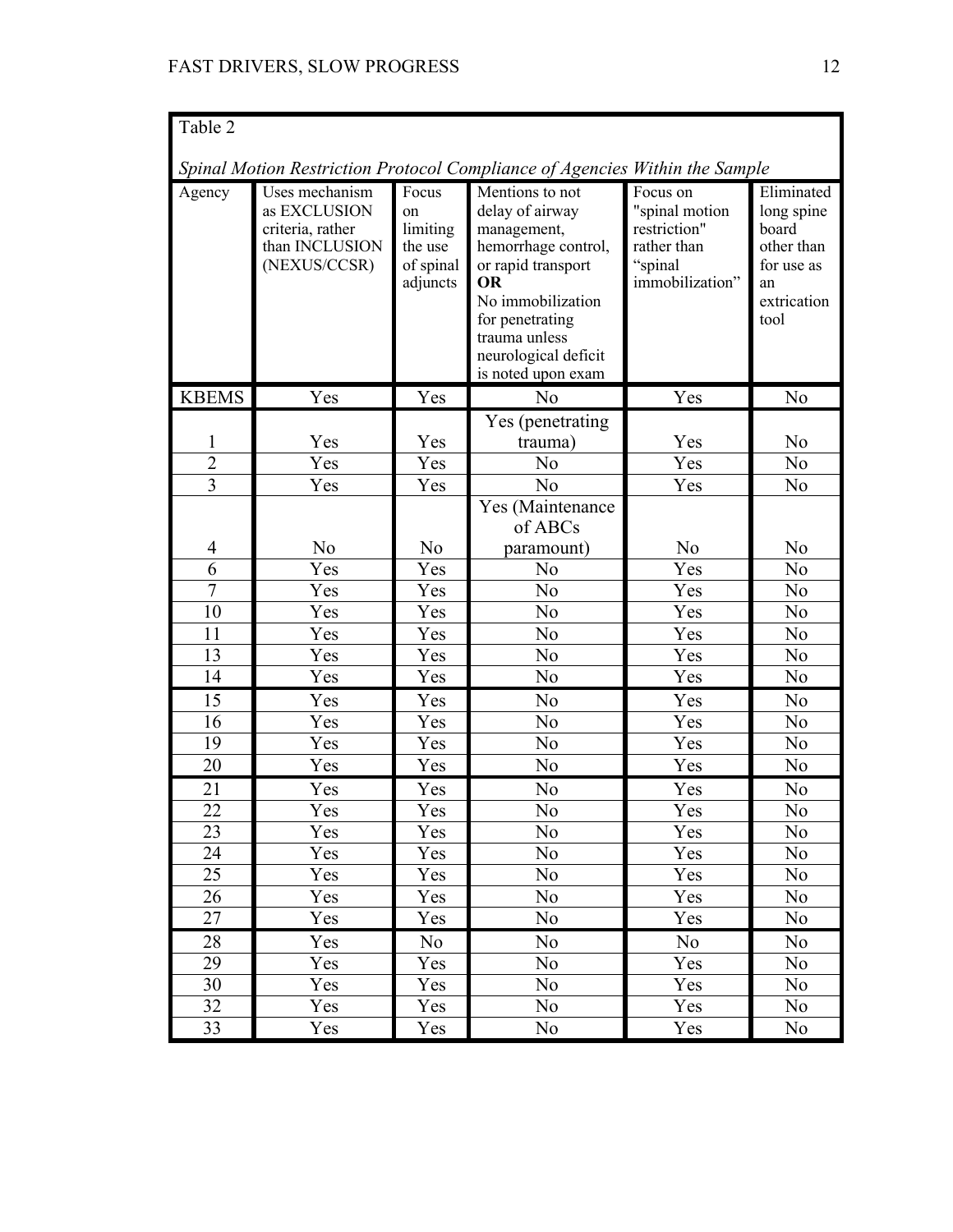| Table 3                                                      |                                                               |                                                                                                               |                                                                                                                                                                                                           |                                                                    |                                                                                                                                                          |
|--------------------------------------------------------------|---------------------------------------------------------------|---------------------------------------------------------------------------------------------------------------|-----------------------------------------------------------------------------------------------------------------------------------------------------------------------------------------------------------|--------------------------------------------------------------------|----------------------------------------------------------------------------------------------------------------------------------------------------------|
| Chest Pain Protocol Compliance of Agencies Within the Sample |                                                               |                                                                                                               |                                                                                                                                                                                                           |                                                                    |                                                                                                                                                          |
| Agency                                                       | Rapid 12-<br>lead ECG<br>acquisition<br>and<br>interpretation | Cardiac<br>catheterization<br>lab field<br>activations<br>(transmission<br>of 12-lead<br>ECG if<br>necessary) | Withholds oxygen<br>administration for<br>normoxic patients<br>$( > 94\% SpO2)$<br><b>AND/OR</b><br>Ensures oxygen<br>administration for<br>patients with signs of<br>heart failure, shock, or<br>hypoxia | $324$ mg of<br>acetyl-<br>salicylic<br>acid<br>$(ASA-$<br>aspirin) | Transport for<br><b>STEMI</b> patients<br>directly to PCI-<br>capable center.<br>If $>90$ minutes,<br>transport to<br>thrombolytic-<br>capable facility. |
| <b>KBEMS</b>                                                 | Yes                                                           | Yes                                                                                                           | No (15 lpm universal)                                                                                                                                                                                     | Yes                                                                | Yes                                                                                                                                                      |
|                                                              | Yes (5 min<br>acquired, 10<br>min                             |                                                                                                               |                                                                                                                                                                                                           |                                                                    |                                                                                                                                                          |
| 1                                                            | transmission)                                                 | Yes                                                                                                           | Yes $(>95%)$                                                                                                                                                                                              | Yes                                                                | Yes                                                                                                                                                      |
| $\overline{c}$                                               | Yes                                                           | Yes                                                                                                           | No (15 lpm universal)                                                                                                                                                                                     | Yes                                                                | Yes                                                                                                                                                      |
| $\overline{3}$                                               | Yes                                                           | Yes                                                                                                           | No (15 lpm universal)                                                                                                                                                                                     | Yes                                                                | Yes                                                                                                                                                      |
| $\overline{4}$                                               | Yes                                                           | Yes                                                                                                           | Yes $(>94%)$                                                                                                                                                                                              | Yes                                                                | Yes                                                                                                                                                      |
| 6<br>$\overline{7}$                                          | Yes                                                           | Yes                                                                                                           | No (15 lpm universal)                                                                                                                                                                                     | Yes                                                                | Yes                                                                                                                                                      |
|                                                              | Yes                                                           | Yes                                                                                                           | No (15 lpm universal)<br>Yes $(>90\%$ and lack of                                                                                                                                                         | Yes                                                                | Yes                                                                                                                                                      |
| 10                                                           | Yes                                                           | Yes                                                                                                           | patient distress)                                                                                                                                                                                         | Yes                                                                | Yes                                                                                                                                                      |
| 11                                                           | Yes                                                           | Yes                                                                                                           | No (15 lpm universal)                                                                                                                                                                                     | Yes                                                                | Yes                                                                                                                                                      |
| 13                                                           | Yes                                                           | Yes                                                                                                           | No (15 lpm universal)                                                                                                                                                                                     | Yes                                                                | Yes                                                                                                                                                      |
| 14                                                           | Yes                                                           | Yes                                                                                                           | No (15 lpm universal)                                                                                                                                                                                     | Yes                                                                | Yes                                                                                                                                                      |
| 15                                                           | Yes                                                           | Yes                                                                                                           | No (15 lpm universal)                                                                                                                                                                                     | Yes                                                                | Yes                                                                                                                                                      |
| 16                                                           | Yes                                                           | Yes                                                                                                           | No (15 lpm universal)                                                                                                                                                                                     | Yes                                                                | Yes                                                                                                                                                      |
| 19                                                           | Yes                                                           | Yes                                                                                                           | No (15 lpm universal)                                                                                                                                                                                     | Yes                                                                | Yes                                                                                                                                                      |
| 20                                                           | Yes                                                           | Yes                                                                                                           | No (15 lpm universal)                                                                                                                                                                                     | Yes                                                                | Yes                                                                                                                                                      |
| 21                                                           | Yes                                                           | Yes                                                                                                           | No (15 lpm universal)                                                                                                                                                                                     | Yes                                                                | Yes                                                                                                                                                      |
| 22                                                           | Yes                                                           | Yes                                                                                                           | No (15 lpm universal)                                                                                                                                                                                     | Yes                                                                | Yes                                                                                                                                                      |
| 23                                                           | Yes                                                           | Yes                                                                                                           | No (15 lpm universal)                                                                                                                                                                                     | Yes                                                                | Yes                                                                                                                                                      |
| 24                                                           | Yes                                                           | Yes                                                                                                           | No (15 lpm universal)                                                                                                                                                                                     | Yes                                                                | Yes                                                                                                                                                      |
| 25                                                           | Yes                                                           | Yes                                                                                                           | No (15 lpm universal)                                                                                                                                                                                     | Yes                                                                | Yes                                                                                                                                                      |
| 26                                                           | Yes                                                           | Yes                                                                                                           | No (15 lpm universal)                                                                                                                                                                                     | Yes                                                                | Yes                                                                                                                                                      |
| 27                                                           | Yes                                                           | Yes                                                                                                           | No (15 lpm universal)                                                                                                                                                                                     | Yes                                                                | Yes                                                                                                                                                      |
| 28                                                           | Yes                                                           | Yes                                                                                                           | No ("Optional" if<br>$>95\%)$                                                                                                                                                                             | Yes                                                                | Yes                                                                                                                                                      |
| 29                                                           | Yes                                                           | Yes                                                                                                           | No (15 lpm universal)                                                                                                                                                                                     | Yes                                                                | Yes                                                                                                                                                      |
| 30                                                           | Yes                                                           | Yes                                                                                                           | No (15 lpm universal)                                                                                                                                                                                     | Yes                                                                | Yes                                                                                                                                                      |
| 32                                                           | Yes                                                           | Yes                                                                                                           | No (15 lpm universal)                                                                                                                                                                                     | Yes                                                                | Yes                                                                                                                                                      |
| 33                                                           | Yes                                                           | Yes                                                                                                           | No (15 lpm universal)                                                                                                                                                                                     | Yes                                                                | Yes                                                                                                                                                      |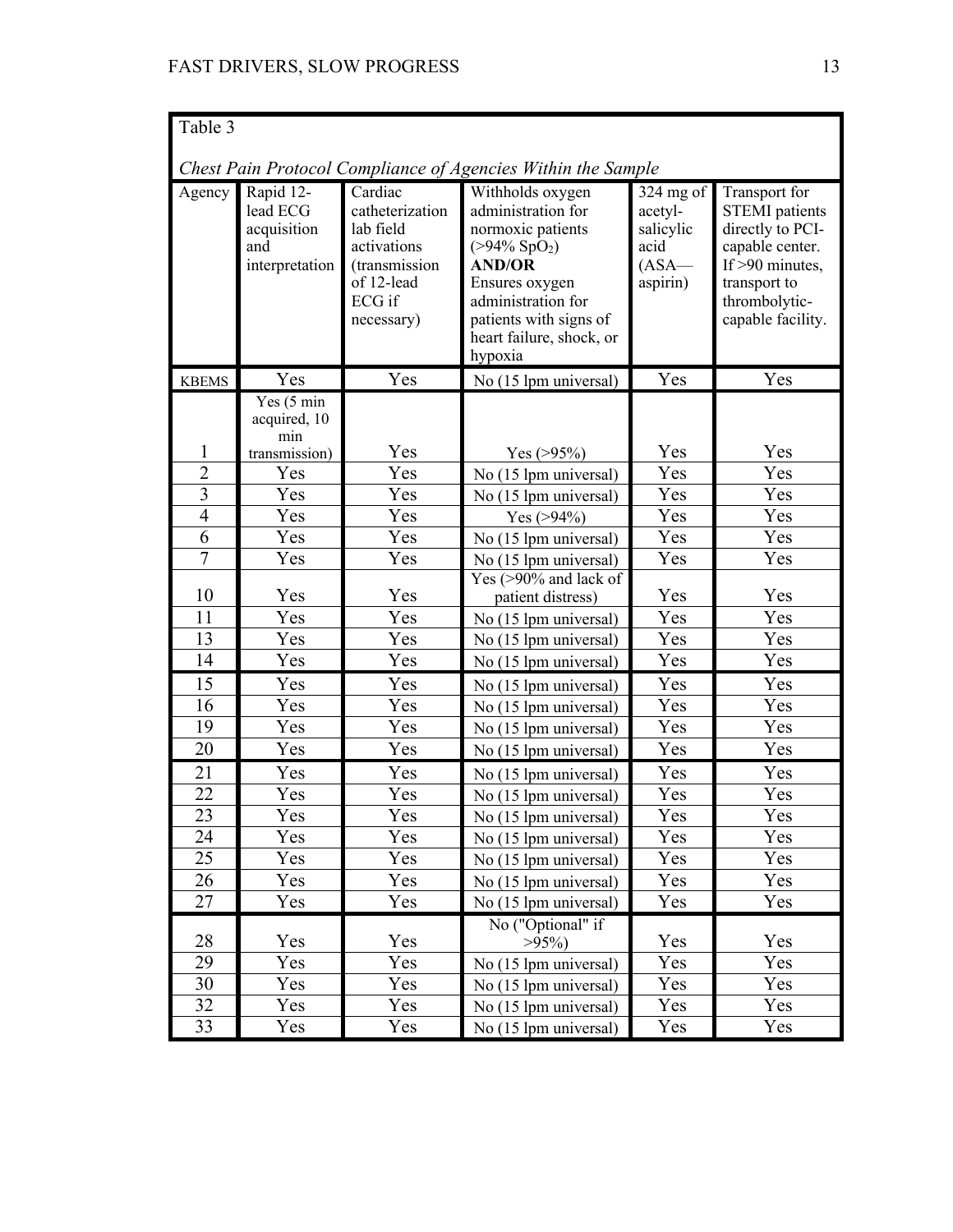





*Figure 2.* Percentage of agencies compliant with evidence-based chest pain protocols among all agencies studied by quarter.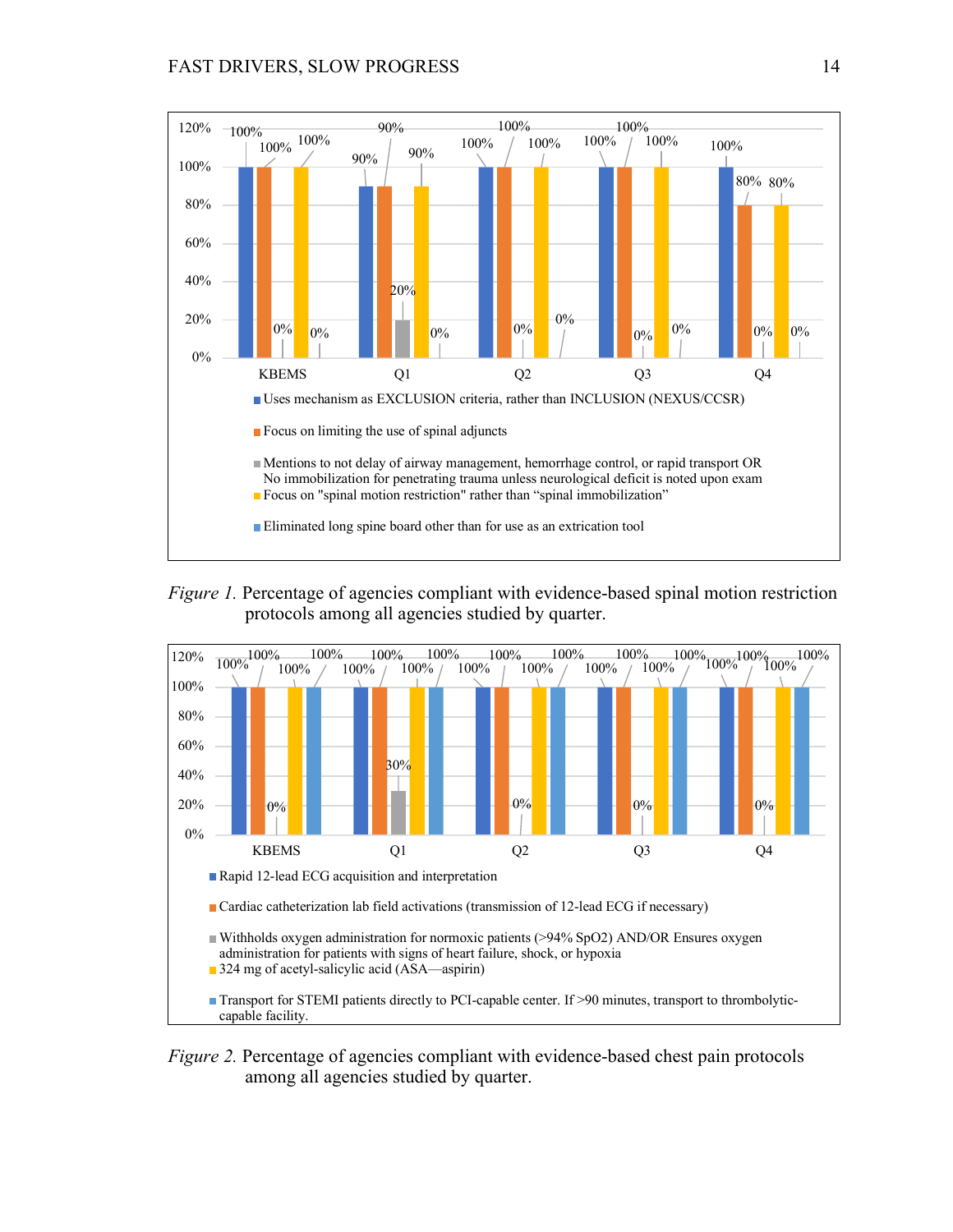

*Figure 3.* Percentage of agencies compliant with evidence-based spinal motion restriction protocols among all agencies studied by CMS designation.



*Figure 4.* Percentage of agencies compliant with evidence-based chest pain protocols among all agencies studied by CMS designation.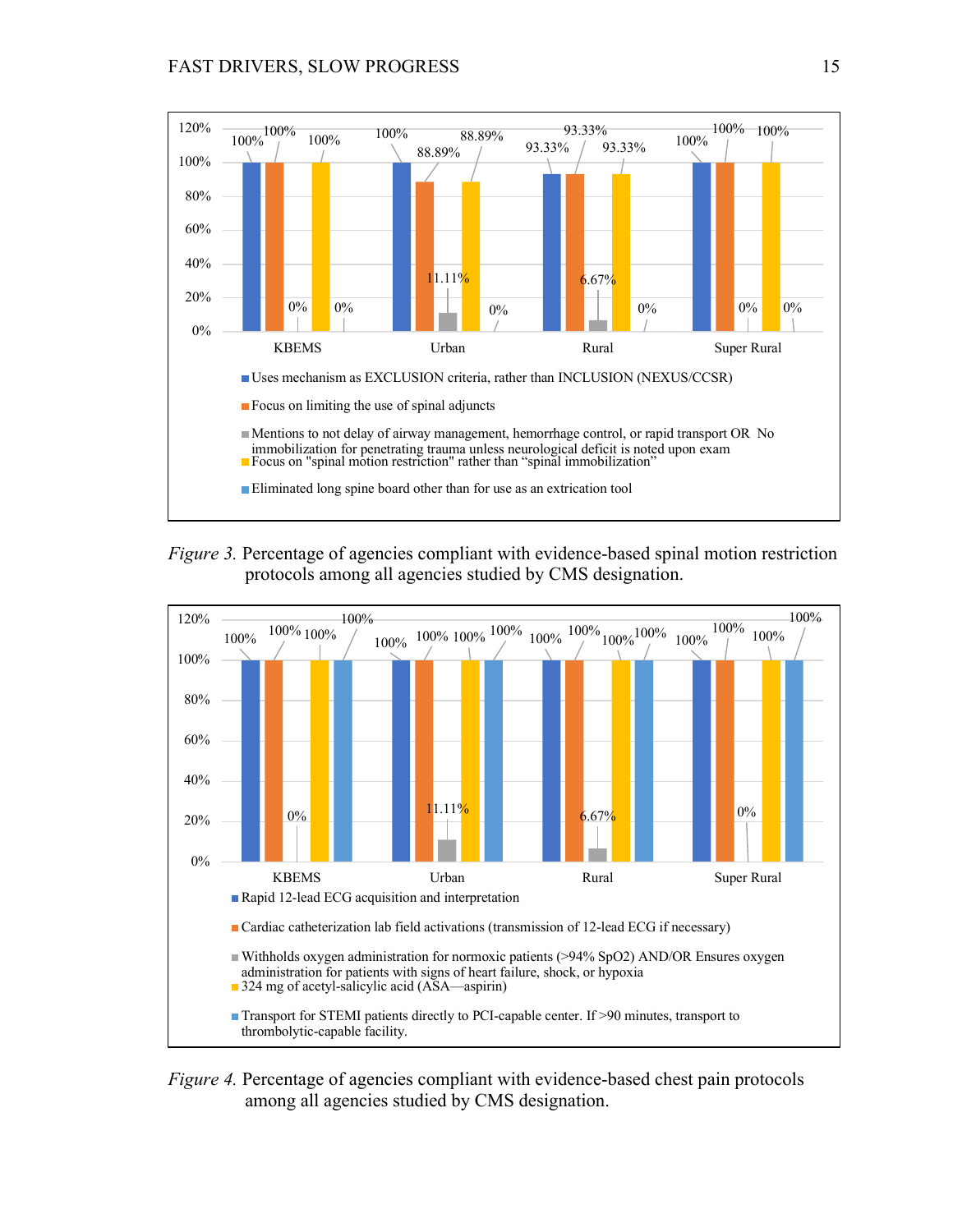Below is **Figure 5**, which depicts a broader outline of total compliance among agencies studied with each individual evidence-based practice examined. The percentage of agencies (n=26) compliant with each individual practice is shown.



*Figure 5.* Percentage of total agencies compliant with each individual evidence-based practice examined.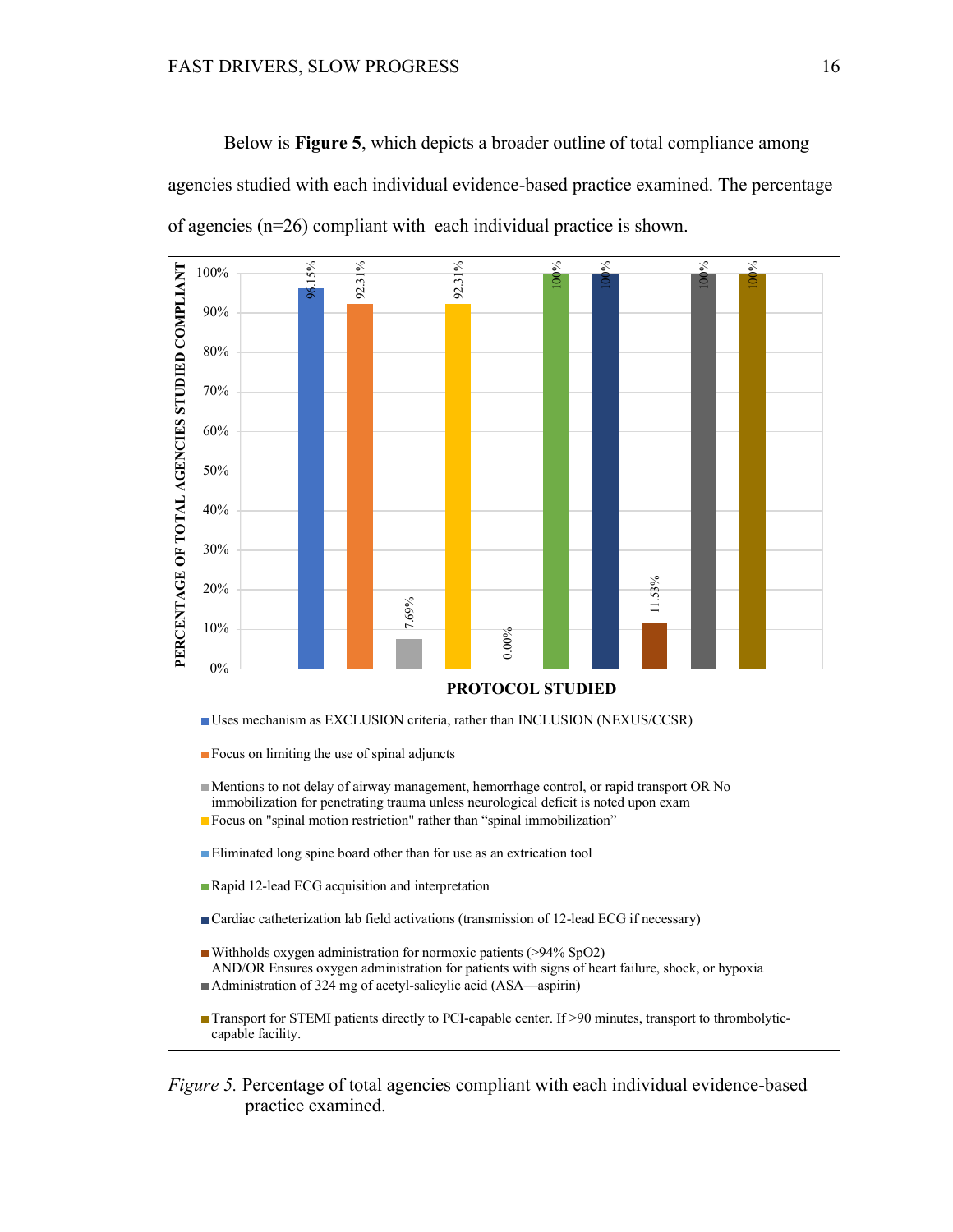# **Discussion**

The overwhelming majority of agencies studied were compliant with 70% of the protocols investigated and non-compliant with the remaining 30%. As depicted in **Figure 5**, The protocols which had greater than 90% compliance among agencies studied were as follows:

# **Spinal:**

- The use of mechanism of injury as EXCLUSION criteria for spinal motion restriction rather than INCLUSION criteria. (96.15% compliance)
- A documented focus on limiting the use of rigid adjuncts (including the cervical collar). (92.31%)
- A focus on "spinal motion restriction" rather than rigid "spinal" immobilization." (92.31%)

# **Cardiac:**

- A specific mention of rapid 12-lead electrocardiogram (ECG) acquisition and interpretation by a paramedic. (100%)
- Allow for cardiac catheterization lab field activations (including transmission of 12-lead ECG if necessary). (100%)
- Administration of 324 mg of acetylsalicylic acid (aspirin) in cases of suspected myocardial infarction (MI). (100%)
- The transportation of ST-Elevation Myocardial Infarction (STEMI) patients directly to a percutaneous coronary intervention (PCI)-capable facility OR transportation to a thrombolytic-capable facility if no available PCI center within 90 minutes transport. (100%)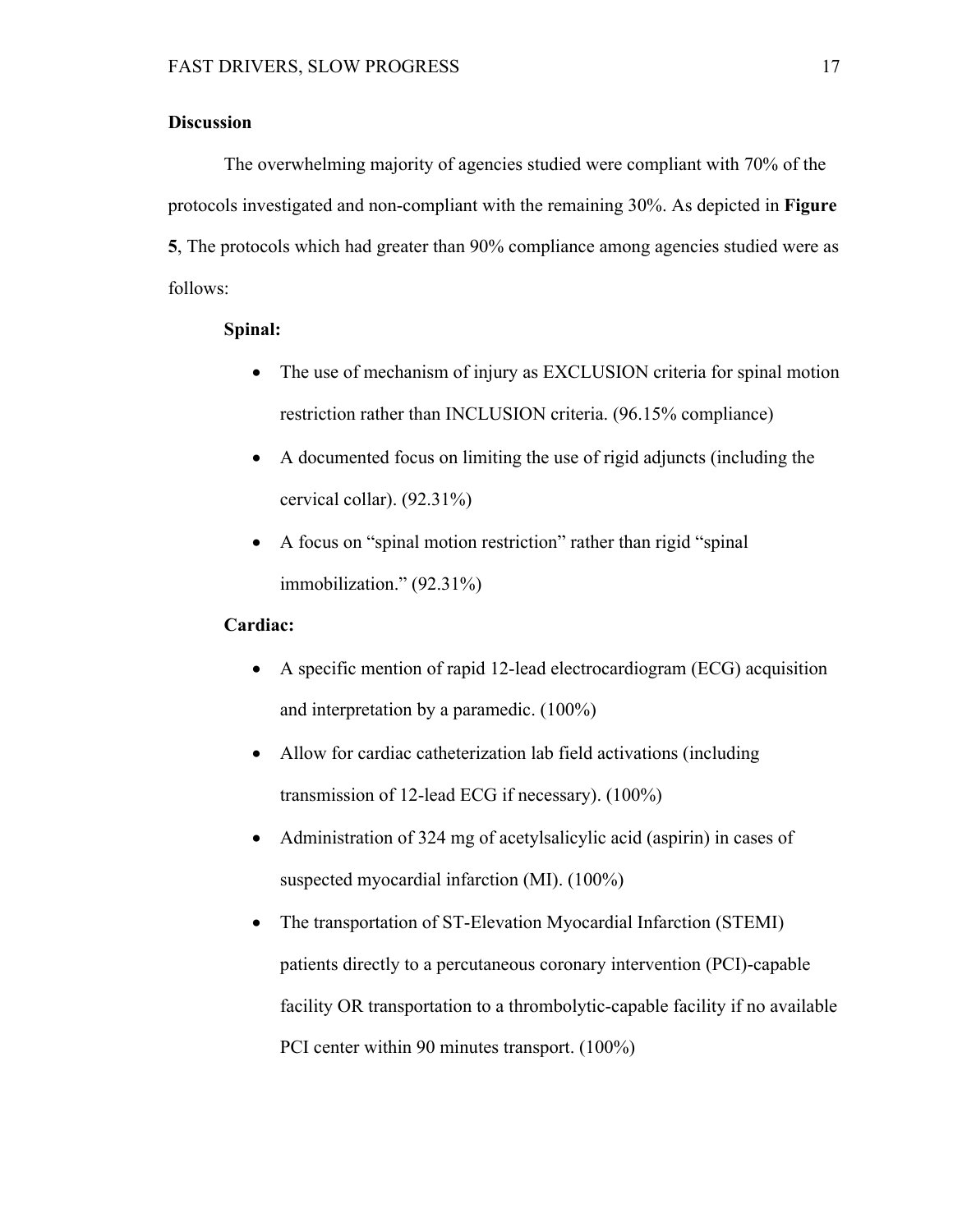The following protocols, on the other hand, had a rate of compliance less than 15%.

# **Spinal:**

- Mention of either:
	- a. To not delay airway management, hemorrhage control, or rapid transport.

#### OR

- b. Immobilization being contraindicated for penetrating trauma unless neurological deficit is noted upon physical exam. (7.69%)
- Elimination of the use of the long spine board (LSB) other than as an extrication tool. (0.00%)

# **Cardiac:**

- Mention of:
	- a. Witholding oxygen administration to normoxic patients  $(SpO<sub>2</sub>)$  $> 94\%$ ).

# AND/OR

b. Ensuring oxygen administration for patients with signs of heart failure, shock, or hypoxia. (11.53%)

These percentages show an overall trend in the data that the majority of agencies were "hit or miss" in their compliance with the current literature. Overall, the sample was relatively homogenous upon analysis of protocol compliance with each individual evidence-based practice. Typically, dissenting agencies were those whose protocols were "autonomous" in nature—those which did not resemble Kentucky state protocols in any fashion. Interestingly, the greatest predictor of agency compliance with individual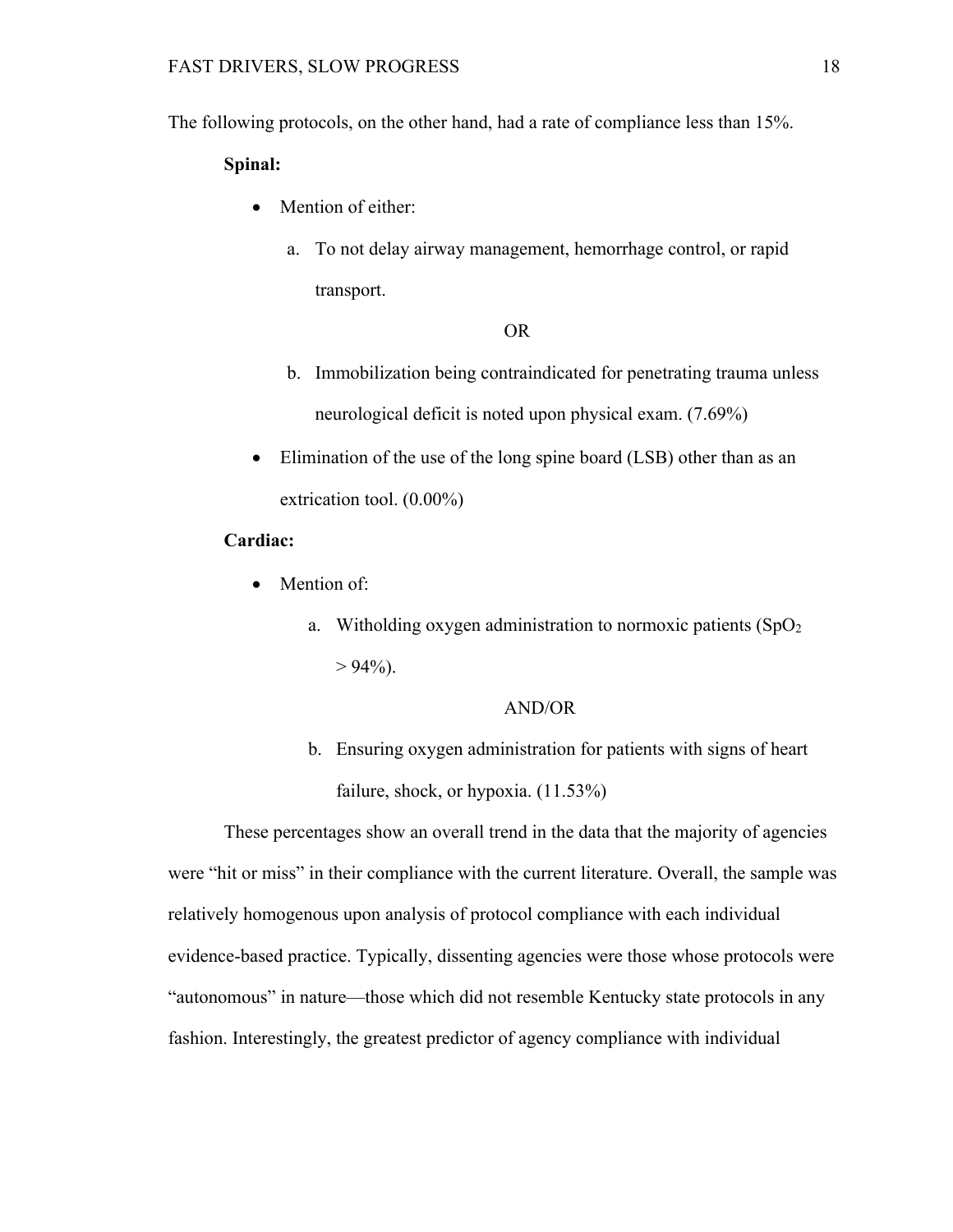evidence-based practices was a factor which the author did not originally intend to study—the level of incorporation of state protocols by the agency.

The other factors examined, run volume and CMS designation, did not produce a significant difference in the rate of compliance among agencies. When examining **Figure 1** and **Figure 2**, it is clear that the overall number of agencies which were compliant with specific protocols did not appear to greatly differ between Q1, Q2, Q3, or Q4. While there were slight differences between quarters, agency protocols appeared to be quite similar to KBEMS protocols. This same trend can be witnessed in **Figure 3** and **Figure 4**, as well. There was no significant difference found between the protocols of agencies located within urban, rural, or super rural CMS-designated areas. In fact, each designated group had nearly identical rates of compliance among the different protocols, nearly matching that of KBEMS, as well.

However, it is worth noting that while there were no significant differences in the rate of compliance between these different demographical groups of agencies, there was a difference in the number of agencies in these groups which strictly adhered to state protocols. As can be seen in **Table 1**, agencies within Q1 and Q2 were the most likely to have protocol statuses of "autonomous" or "state with addendums." Including agencies which would later be excluded from the final sample, only 14.3% of agencies within Q1 had a protocol status of "full state protocols," compared to 80% of agencies in Q4. One can then see that agencies which have a lower run volume are more likely to utilize state protocols.

In addition, urban agencies were similarly more likely to adopt "autonomous" protocols than rural or super rural agencies. Out of the 7 agencies which adopted "autonomous" protocols, 4 (57.1%) of those agencies are urban by CMS designation.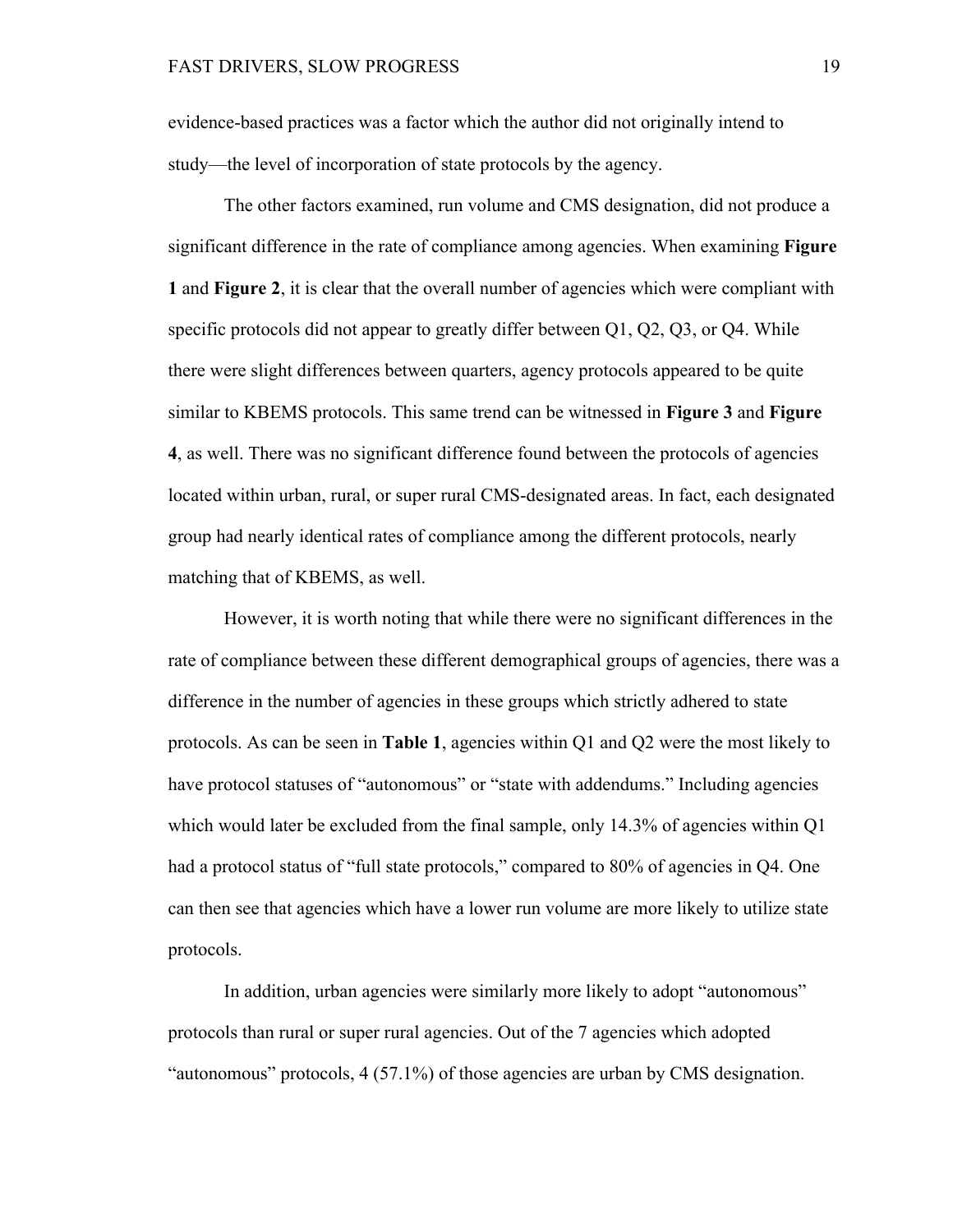This is a disproportionately large percentage of urban agencies, which comprise only 12 (36.4%) of the original 33 agencies intended to be studied. However, it is notable that urban agencies were more likely to have larger run volumes (66.7% of urban agencies were in Q1 and Q2). Thus, it can be assumed run volume is a stronger determinant of protocol status than CMS designation.

It is noteworthy that the protocols of EMS agencies studied were, overall, based in science. At least 90% of agencies were compliant with 70% of the practices examined. However, there is still significant room for improvement, and a precipitous increase in state-wide compliance could occur if there are future revisions of state protocols which serve to incorporate additional evidence-based practices.

One promising methodology for improvement of state-wide protocols is the diversification of the multidisciplinary team which reviews and revises these protocols. At the time of this paper, the medical oversight committee for KBEMS is comprised of emergency physicians, paramedics, and EMTs (KBEMS, n.d.b). Diversification of this committee could be a potential source of improvement of protocols through broadened expertise. For example, the state of Vermont recently incorporated the input of an emergency-medicine (EM) specialized pharmacist into the development and revision of pharmacological EMS protocols at the state level (Groth, McMillian, & Wolfson, 2015). The authors comment on the usefulness of the input of an EM pharmacist, and how such collaboration had the potential to reduce medication administration errors by EMS providers in the state.

Further, Munjal (2016) exposes the necessity of the EMS medical director (specifically, an EM physician) at the level of individual agencies to lead a "collaborative effort" (p.11) which would include physicians across numerous specialties, including (but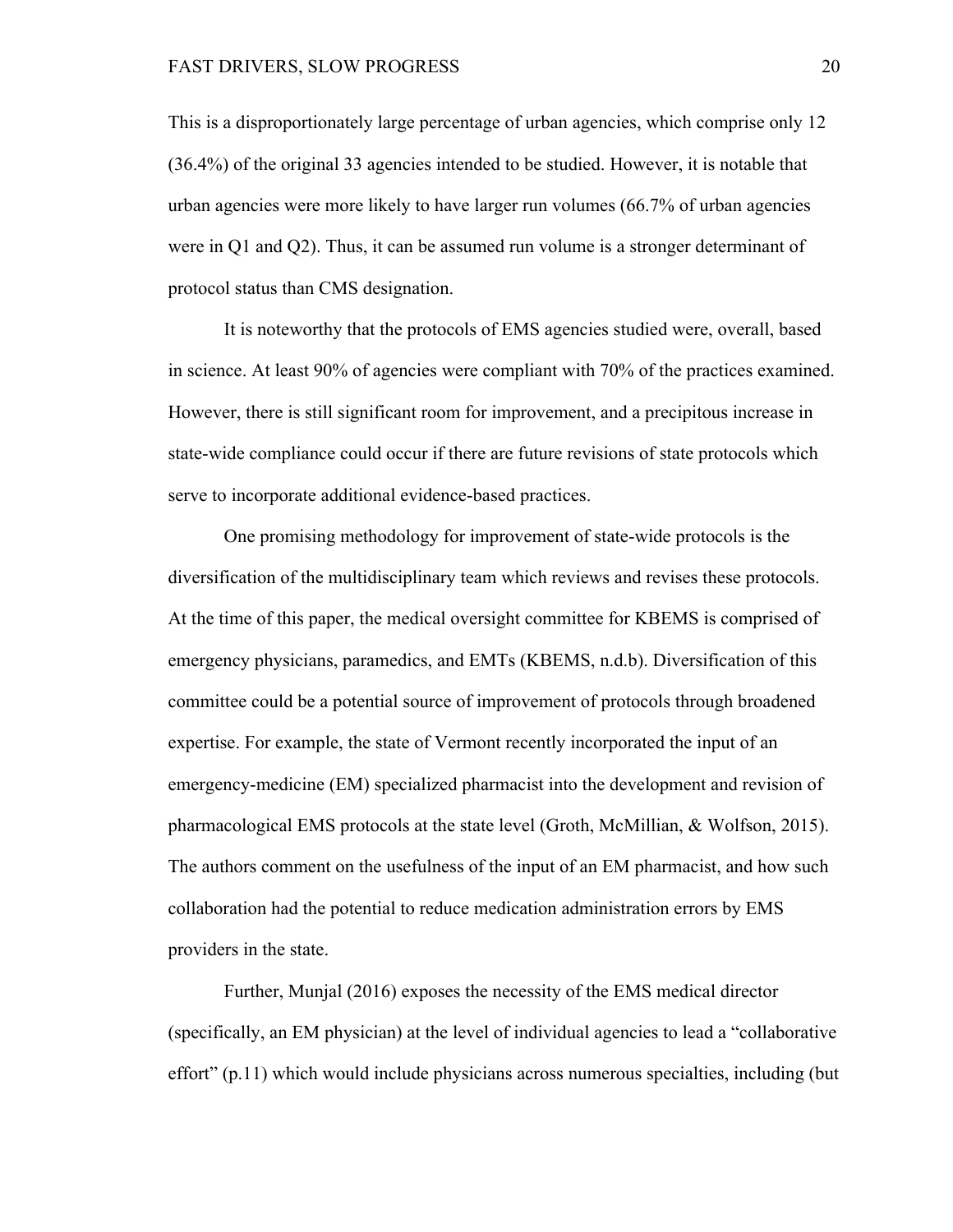not limited to) cardiologists, critical care physicians, internists/family medicine physicians, pulmonologists, and endocrinologists. This type of collaboration could also be used at the state-wide level to help further refine the evidence-based protocols currently employed by the state.

To a certain degree, KBEMS has incorporated a range of medical disciplines into its review of protocols. Most prominently, KBEMS has designated a specific subcommittee on furthering an agenda to improve EMS management of "cardiac and stroke care (CSC)" (KBEMS, n.d.c). The current chair of the CSC subcommittee is a neurovascular surgeon. While this is a testament to the adoption of a multidisciplinary approach to the management of cardiovascular issues, the inclusion of other physicians from numerous specialties, as set forth by Munjal (2016), could serve to further enhance the management of all medical emergencies encountered in the prehospital setting.

# **Limitations**

This project investigates the incorporation of evidence-based medicine into EMS in Kentucky. While the experimental design of this study examined the rate of adoption of evidence-based protocols by EMS agencies within the state, no data put forth by the author serves to implicate the rate of evidence-based practice by EMS providers within the state. Additional studies would be required to determine whether individual EMS personnel within the state adhere to elements of evidence-based medicine more so, less than, or at similar rates as EMS agency protocols, as a whole. A study of prehospital care in Iran showed a 20% protocol violation by prehospital EMS when presented with a patient experiencing chest pain and loss of consciousness (Mehrara et. al, 2017). The authors thus exposed the potential for sizeable differences between protocol and practice.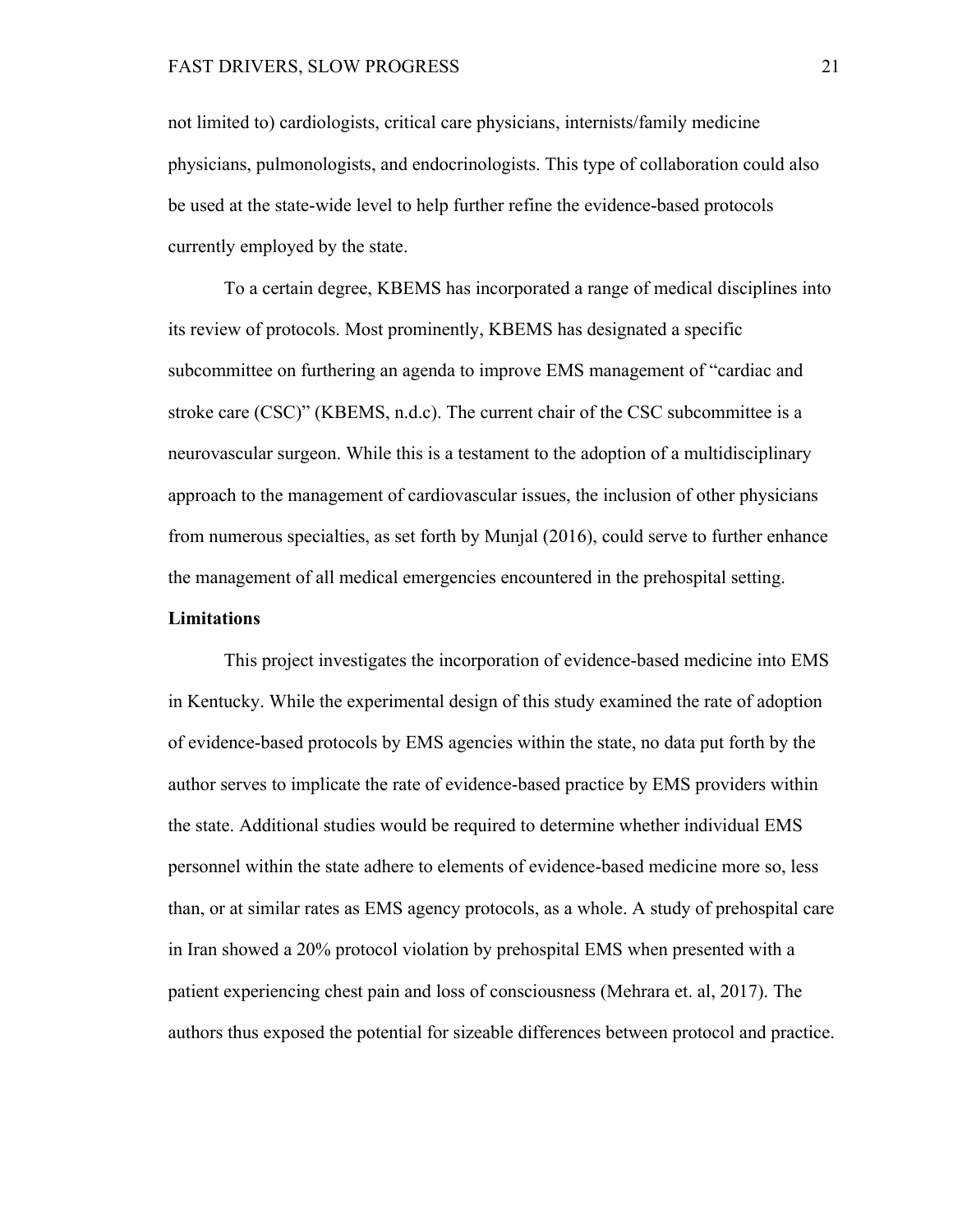Further, this project focused on only two specific situations experienced within the prehospital setting—suspected spinal injury and chest pain of suspected cardiac origin. Due to the multiplicity of possible situations encountered in the prehospital environment which require protocols outlined by individual agencies, rate of compliance with evidence-based practice may differ in other areas of EMS patient care. However, an investigation of other medical emergency protocols (e.g. diabetic emergencies, cerebrovascular accident, or cardiac arrest) were beyond the scope of this study.

Additionally, there could be updated revisions of the studied agencies' protocols since 2016. However, calendar year 2016 was the most recently available full set of data and protocols, other than KBEMS' protocols, whose 2018 revisions were furnished.

Finally, this study was limited to the state of Kentucky. Additional studies would be required in order to determine the rate of incorporation of evidence-based protocols on a national scale. However, the results from this project may be used to examine the impact of state-wide protocols on individual agency compliance with EBM.

## **Conclusion**

Overall, EMS agencies in the state of Kentucky providing ALS services were found to be evidence-based in nature when pertaining to suspected spinal injuries and cardiac emergencies. Over 90% of the agencies studied were compliant with at least 70% of the different protocols investigated. While there is significant room for improvement, it is clear that the majority of services examined followed the protocols of the Kentucky Board of Emergency Medical Services. These state-wide protocols had a much stronger relationship with the rate of compliance with practicing evidence-based medicine than did demographic differences between agencies (i.e. run volume, rural vs. urban setting).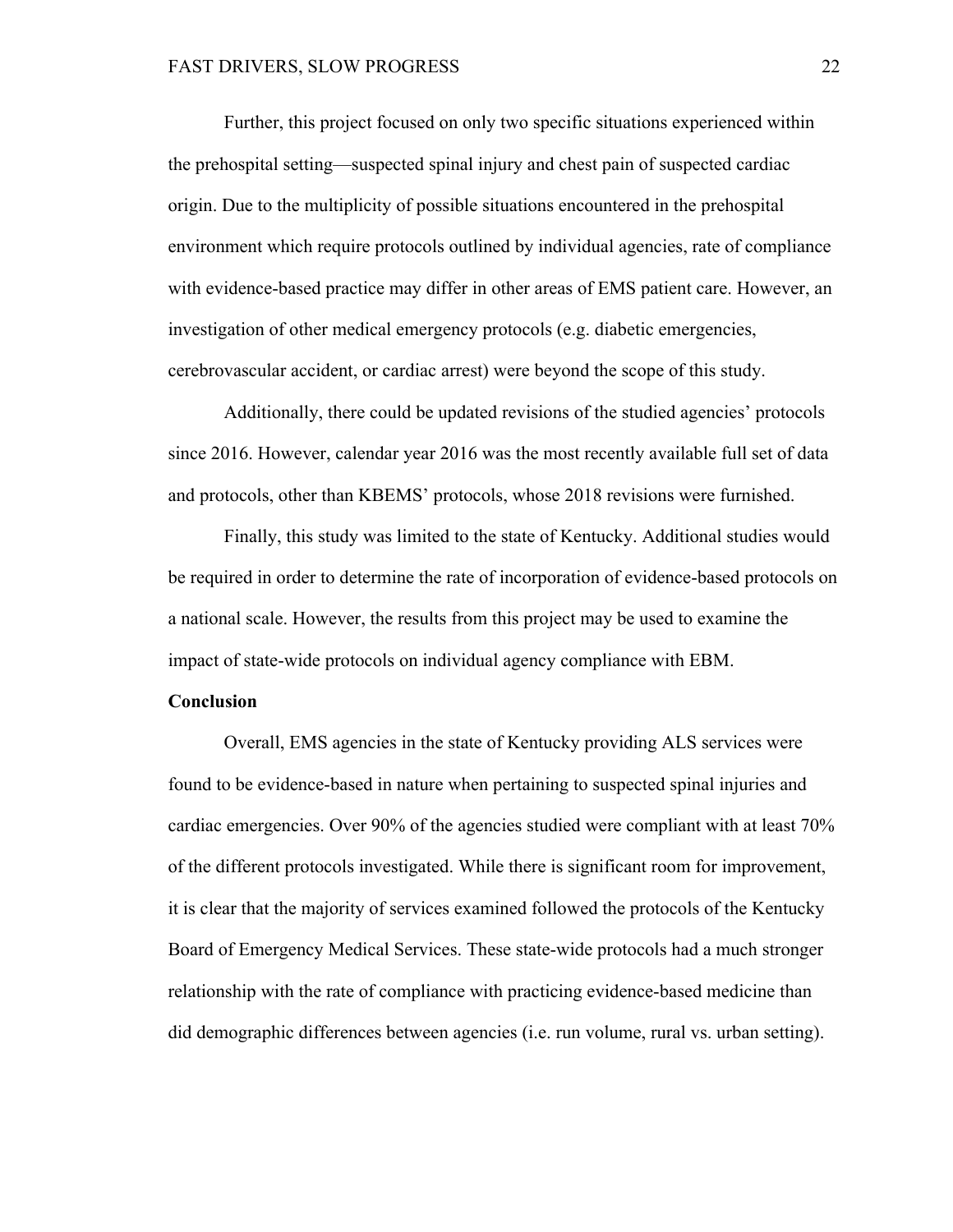However, rural agencies with lower run volumes were found to be more likely to strictly adhere to the full state protocols without additional, agency-specific addendums.

In sum, further revision of state-wide protocols in the state of Kentucky could result in an increased compliance of the majority of EMS agencies with the current foundation of evidence and lead to improved patient clinical outcomes for those who experience a prehospital medical emergency in the state.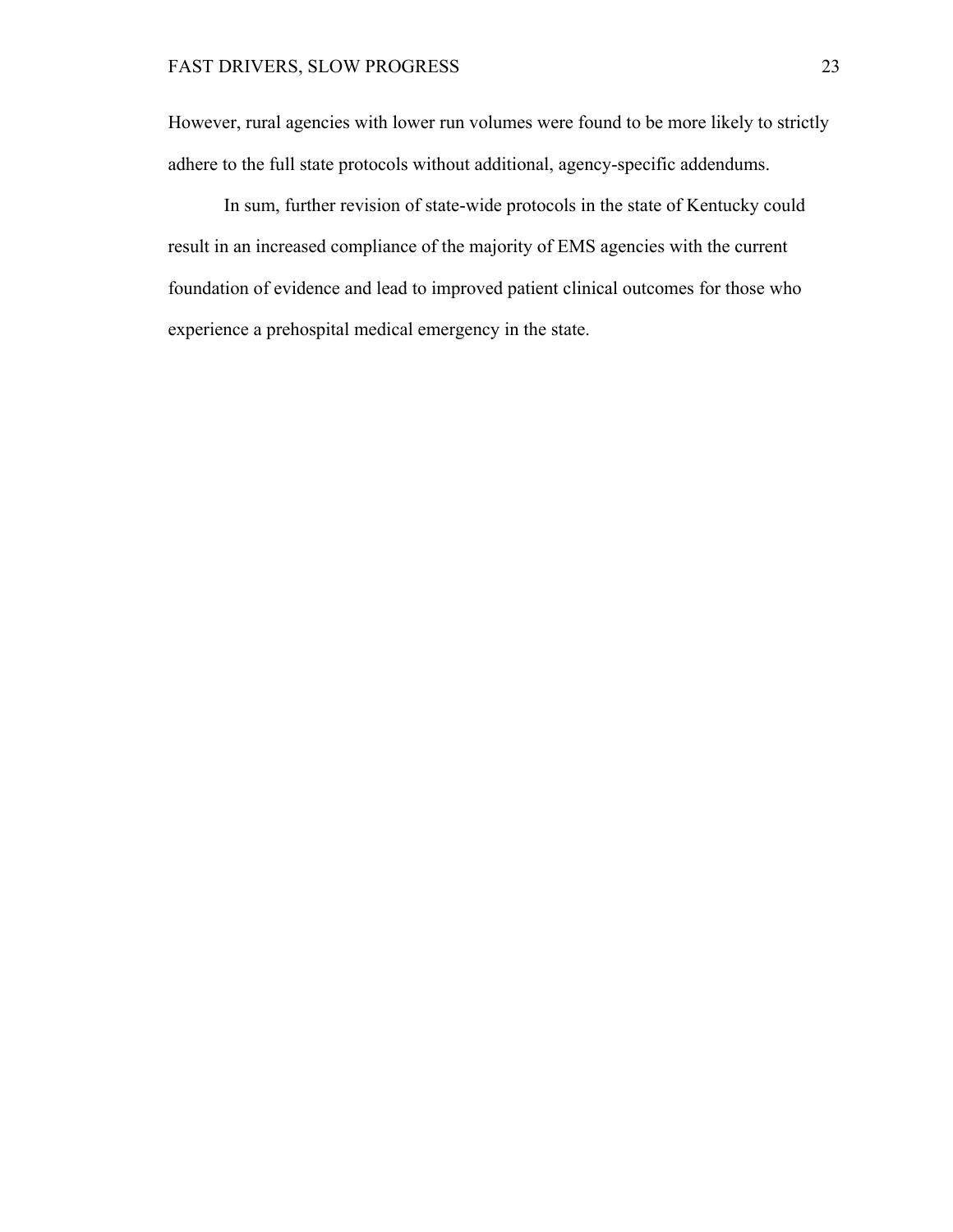Appendix

Email Regarding a Brief Explanation of Protocol Status Furnished Through KBEMS

# 10/01/2018

Transcribed by Author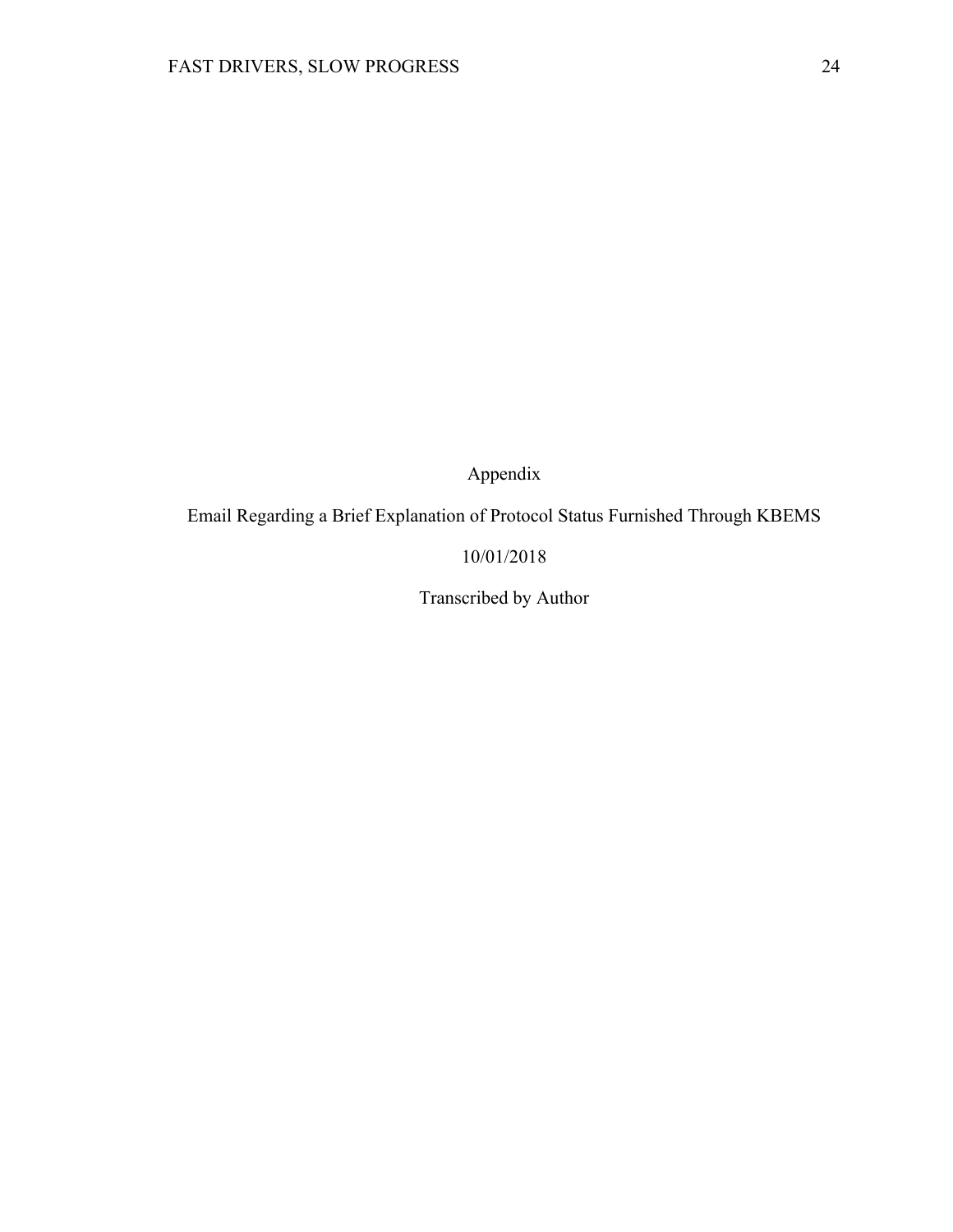# Email Regarding a Brief Explanation of Protocol Status Furnished through KBEMS

## 10/01/2018

# Transcribed by Author

Mr. Jones,

Kentucky EMS agencies are given three options for adopting patient care protocols. I will list those options with a brief description below. I have included a list of the agencies you requested with the option they chose. I will also include the Kentucky State EMS Protocol, which has been adopted by the Kentucky Board of EMS as a preapproved option for patient care protocols. Within the file provided you will find the additions and deletions from the agencies marked "State with Addendums" as well as the Autonomous Protocols.

Full Adoption of State Protocols – EMS agencies can choose this option and their protocols and the protocol is automatically approved.

Partial Adoption with Additions or Deletions – This option allows EMS agencies to use the KY State Protocols as a guideline and they can add or delete from the document as their situation requires, and as approved by their medical director.

Autonomous Protocols – This option allows agencies to create their own, ad hoc protocols. These protocols will look quite different from the state protocols.

Thank you.

[Name redacted]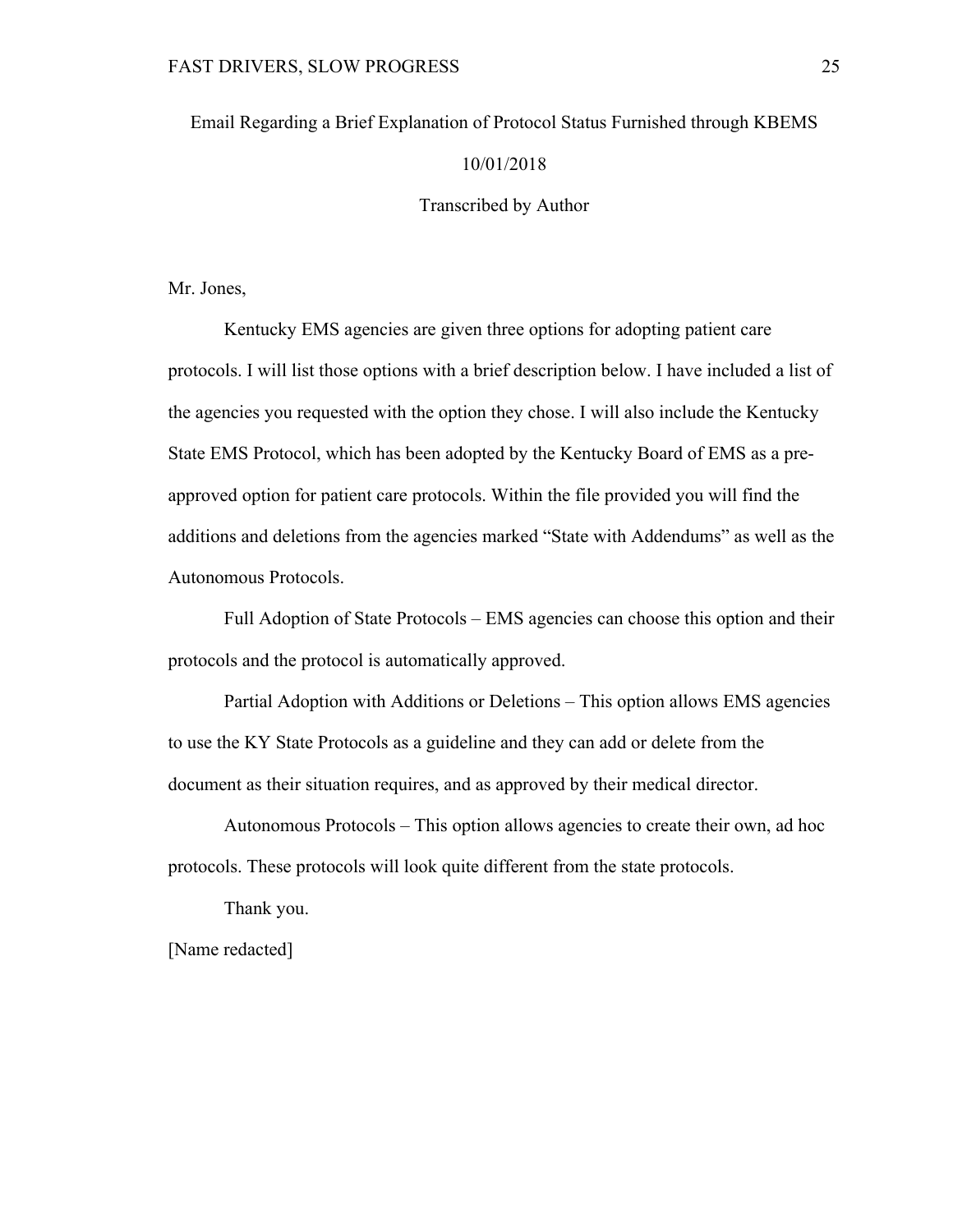#### References

- Ghali, W. A., Saitz, R., Sargious, P. M., & Hershman, W. Y. (1999). Evidence-based medicine and the real world: understanding the controversy. *Journal of Evaluation in Clinical Practice*, *5*(2), 133–138. https://doi.org/10.1046/j.1365- 2753.1999.00183.x
- Groth, M. E., McMillian, W. D., & Wolfson, D. L. (2015). Pharmacist input into statewide treatment protocols for emergency medical services. *American Journal of Health-System Pharmacy*, *72*(1), 61–63. https://doi.org/10.2146/ajhp140038
- Hong, R., Meenan, M., Prince, E., Murphy, R., Tambussi, C., Rohrbach, R., & Baumann, B. (2014). Comparison of three prehospital cervical spine protocols for missed injuries. *Western Journal of Emergency Medicine, 15*(4), 471-479.
- Kentucky Board of Emergency Medical Services. [KBEMS] (n.d.a). *About KBEMS*. Retrieved from https://kbems.kctcs.edu/About/
- KBEMS. (n.d.b). *Medical oversight committee*. Retrieved from

https://kbems.kctcs.edu/medical\_direction/medical\_oversight\_committee.aspx

KBEMS. (n.d.c). *Cardiac and stroke care.* Retrieved from

https://kbems.kctcs.edu/about/committees-subcommittees/cardiac\_and\_stroke.aspx

Marjukka, M. (2003). What is evidence-based medicine—and what it isn't. *Acta Anaesthesiologica Scandinavica*, *47*, 1. Retrieved from http://search.ebscohost.com/login.aspx?direct=true&AuthType=ip,sso&db=a9h& AN=11842301&site=ehost-live&scope=site&custid=s8356098

McSwain, N.E., Pons, P.T. *Prehospital trauma life support.* 8th ed. St. Louis, MO: Mosby, Inc; 2016.